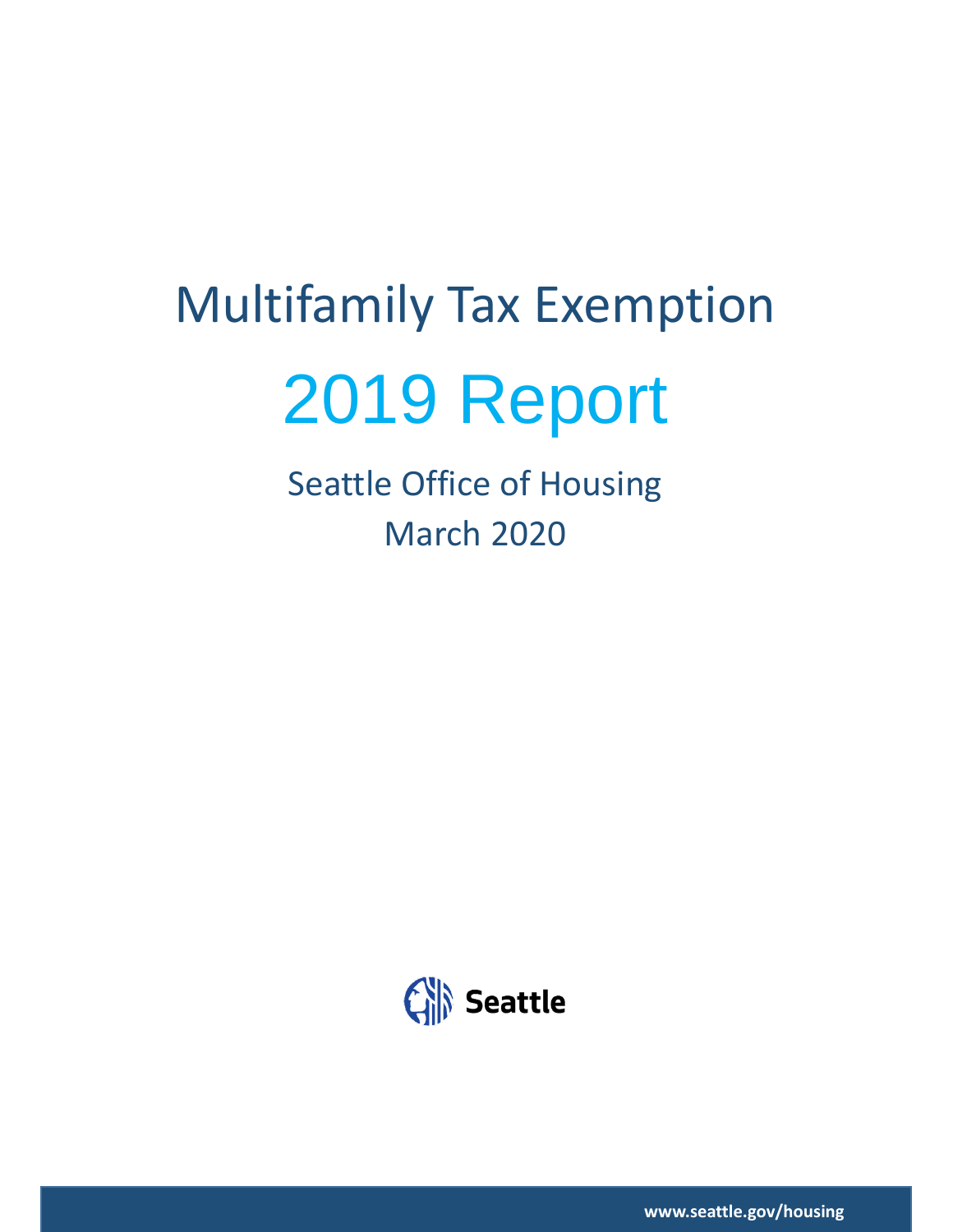## TABLE OF CONTENTS

| Table: Multifamily Housing Approved for MFTE Participation by MFTE Status (1998-2019)  4                                                                                                                                                                                                                                                                                               |
|----------------------------------------------------------------------------------------------------------------------------------------------------------------------------------------------------------------------------------------------------------------------------------------------------------------------------------------------------------------------------------------|
| Table: Renter-Occupied Multifamily Housing MFTE Activity by MFTE Program and Property Status  7<br>Table: Owner-Occupied Multifamily Housing MFTE Activity by MFTE Program and Property Status  8<br>Chart: MFTE Units in Market-Rate Multifamily Housing by Share of Unit Type<br>Chart: MFTE Units in City-Funded or LIHTC-Bond Affordable Multifamily Housing by Share of Unit Type |
| Chart: MFTE Units in Market-Rate Multifamily Housing by Share of AMI Limit  11                                                                                                                                                                                                                                                                                                         |
| Table: Multifamily Housing Issued Final Certificates of Tax Exemption in 2019 12                                                                                                                                                                                                                                                                                                       |
|                                                                                                                                                                                                                                                                                                                                                                                        |
| Chart: Expiration of MFTE Units in Market-Rate Rental Properties Through 2031  15                                                                                                                                                                                                                                                                                                      |
| Table: Comparison of Average Contract Rents for Market-Rate Units and MFTE Units in MFTE                                                                                                                                                                                                                                                                                               |
|                                                                                                                                                                                                                                                                                                                                                                                        |
|                                                                                                                                                                                                                                                                                                                                                                                        |
|                                                                                                                                                                                                                                                                                                                                                                                        |
|                                                                                                                                                                                                                                                                                                                                                                                        |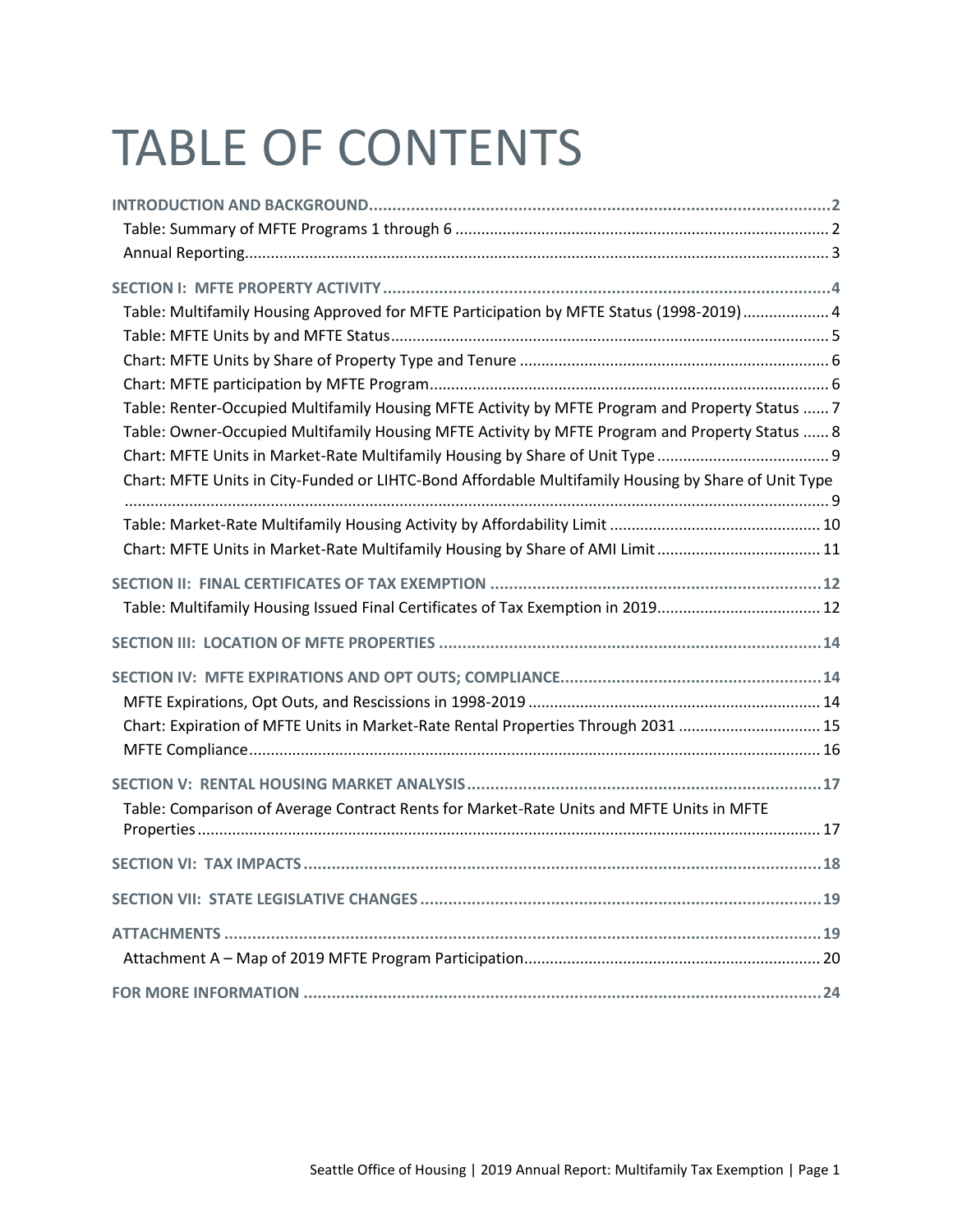

## <span id="page-2-0"></span>INTRODUCTION AND BACKGROUND

The City of Seattle's Multifamily Tax Exemption (MFTE) program provides a property tax exemption to owners of multifamily rental properties and buyers of homes in multifamily developments. For rental properties, the property owner does not pay property tax on residential improvements in exchange for rent-restricting at least 20 percent of the units for income-qualified households during the period of exemption. For condominiums or other for-sale multifamily properties, the tax exemption accrues to the eligible buyer of each income- and price-restricted home. The exemption does not extend to land or non-residential improvements. Under State law, the program allows a maximum 12-year exemption.

The City's program has gone through several iterations. It was initially adopted under Seattle Municipal Code (SMC) Chapter 5.72 and now is SMC Chapter 5.73, as amended. The program's evolution falls into six distinct phases, commonly referred to as MFTE Programs 1 through 6.

| Program 1                                                                                                                                                                                                                                                                 | Program 2                                                                                                                                                                                                                 | Program 3                                                                                                                                                                          | Program 4                                                                                                                                                                                                                                                                                                  | Program 5                                                                                                                                                                                                                                                                                                          | Program 6                                                                                                                                                                                                                                                                                                                  |
|---------------------------------------------------------------------------------------------------------------------------------------------------------------------------------------------------------------------------------------------------------------------------|---------------------------------------------------------------------------------------------------------------------------------------------------------------------------------------------------------------------------|------------------------------------------------------------------------------------------------------------------------------------------------------------------------------------|------------------------------------------------------------------------------------------------------------------------------------------------------------------------------------------------------------------------------------------------------------------------------------------------------------|--------------------------------------------------------------------------------------------------------------------------------------------------------------------------------------------------------------------------------------------------------------------------------------------------------------------|----------------------------------------------------------------------------------------------------------------------------------------------------------------------------------------------------------------------------------------------------------------------------------------------------------------------------|
| Ordinance<br>119237 1/1/1999)<br>40% @ 60% AMI<br>Pike-Pine urban<br>center village<br>25% @ 80% AMI<br>other Residential<br><b>Target Areas</b><br>$\leq$ 80% AMI<br>ownership<br>Amendments:<br>Ordinance<br>119371<br>(2/16/1999)<br>Ordinance<br>120135<br>10/30/2000 | Ordinance<br>121415<br>4/18/2004<br>20% @ 60% AMI,<br>or<br>25% @ 65% AMI,<br>or<br>30% @ 70% AMI<br>$\leq 80\%$ AMI<br>ownership<br>Amendments:<br>Ordinance<br>121700<br>12/17/2004<br>Ordinance<br>121915<br>9/22/2005 | Ordinance<br>122730<br>8/6/2008<br>20% @ 80% AMI<br>(Studios, 1-BRs)<br>20% @ 90% AMI<br>$(2 + BRs)$<br>$\leq$ 100% AMI and<br>120% AMI<br>ownership,<br>depending on unit<br>type | Ordinance<br>123550<br>4/8/2011<br>20% @ 65% AMI<br>(Studios)<br>20% @ 75% AMI<br>$(1-BRs)$<br>20% @ 85% AMI<br>$(2 + BRs)$<br>$\leq$ 100% AMI and<br>120% AMI<br>ownership<br>Amendments:<br>Ordinance<br>123727<br>10/12/2011<br>Replacement<br>units equal to # of<br>TRAO eligible<br>tenants: 50% AMI | Ordinance<br>124877<br>11/1/2015<br>MFTE Unit set-<br>aside = $20\%$ or<br>25% of total units<br>depending on<br>whether the<br>development<br>includes a<br>minimum number<br>of 2+ BR units<br>Rent/income<br>limits range from<br>40% AMI to 90%<br>AMI, based on<br>unit type<br>Replacement<br>Units: 50% AMI | Ordinance<br>125932<br>10/24/2019<br>MFTE Unit set-<br>aside = $20\%$ or<br>25% of total units<br>depending on<br>whether the<br>development<br>includes<br>minimum share<br>$(8%)$ of 2+ BR<br>units<br>Rent/income<br>limits range from<br>40% AMI to 90%<br>AMI, based on<br>unit type<br>Replacement<br>Units: 50% AMI |

#### <span id="page-2-1"></span>**Summary of MFTE Programs 1 through 6**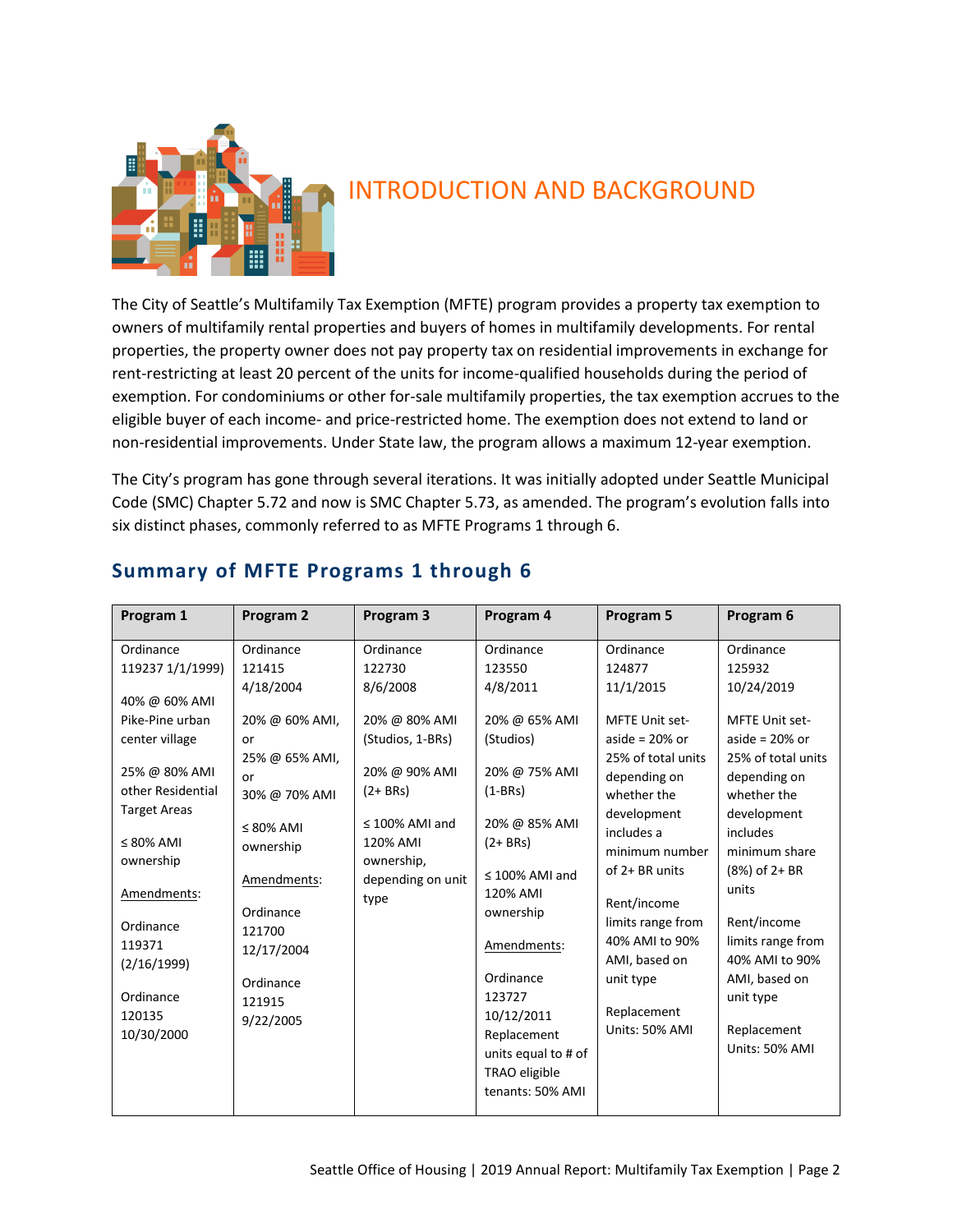| Program 1<br>Program 2 | Program 3<br>Program 4                                                                      | Program 5                                    | Program 6                                    |
|------------------------|---------------------------------------------------------------------------------------------|----------------------------------------------|----------------------------------------------|
|                        | Ordinance<br>124724<br>2/27/2015 added<br>25% @ 40% of<br>AMI set-aside for<br><b>SEDUS</b> | $\leq$ 100% AMI and<br>120% AMI<br>ownership | $\leq$ 100% AMI and<br>120% AMI<br>ownership |

The Seattle Office of Housing performs all program administration functions with respect to the MFTE Program. SMC Chapter 5.73 outlines the minimum requirements for MFTE program applications, recorded agreements, and issuance of Final Certificates of Tax Exemption. An owner of the multifamily housing property must apply for a Final Certificate of Tax Exemption within 30 days of issuance of a temporary certificate of occupancy, or a permanent certificate of occupancy if no temporary certificate is issued, or as documented by the final building permit inspection if no certificate of occupancy is required. Final Certificates are filed with the King County Assessor's office. Regardless of the date of a Final Certificate filing, the tax exemption begins on January 1 of the following calendar year.

#### <span id="page-3-0"></span>**Annual Reporting**

City Council reauthorized the MFTE Program with adoption of Ordinance 125932 in September 2019. Ordinance 125932 requires the Office of Housing to provide the following to City Council in an annual report: summary of MFTE activity including property types, sizes, locations, unit mixes, and MFTE set asides; analysis of rent data, to the extent available, for both market-rate and MFTE Units in multifamily housing for which a Final Certificate has been issued; identification of any potential changes in the housing market; estimate of the value of tax exemptions granted to date, including for 2019; identification of changes to State law related to the MFTE program and labor standards; and recommended program changes based on report findings, if any.

**The metrics reported for purposes of the 2019 MFTE Annual Report reflect property and exemption status as December 31, 2019.**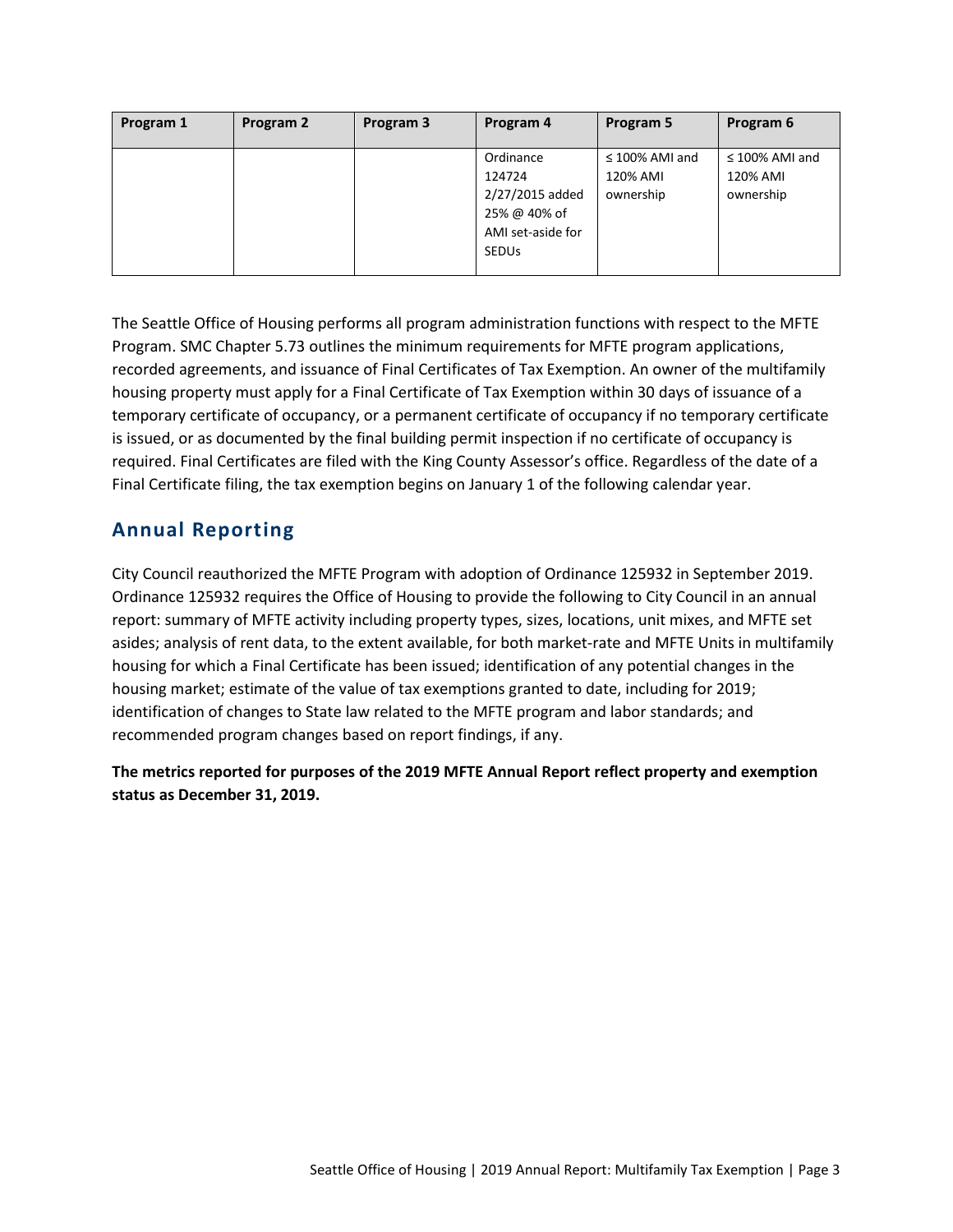

## <span id="page-4-0"></span>SECTION I: MFTE PROPERTY ACTIVITY

Participation in the MFTE program has grown steadily since its adoption by the City of Seattle in 1998. As of the end of 2019, a total of 504 properties have been approved for MFTE participation, including 179 for sale homes in multifamily developments. Of the 504 total properties, 62 had initial MFTE applications approved by the Office of Housing but had not yet been issued the Final Certificate of Tax Exemption, 310 were in service, and 132 no longer had tax exemptions (MFTE was expired for 15 rental properties formerly with 336 MFTE units, plus 101 owner-occupied homes; 1 rental property formerly with 22 MFTE units opted out prior to expiration, and the tax exemption was rescinded for 15 owneroccupied homes; of the 15 rescinded, 14 were rescinded upon resale to a non-eligible buyer and one was rescinded for non-compliance).

#### <span id="page-4-1"></span>**Table 1.1: Multifamily Housing<sup>1</sup> Approved for MFTE Participation by MFTE Status (1998-2019)**

| <b>MFTE Status</b>                 | Renter-Occupied<br>Properties | Owner-Occupied<br><b>Homes</b> | <b>TOTAL PROPERTIES</b> |
|------------------------------------|-------------------------------|--------------------------------|-------------------------|
| Application approved <sup>2</sup>  | 62                            | 0                              | 62                      |
| MFTE units in service <sup>3</sup> | 247                           | 63                             | 310                     |
| MFTE ended: Expired                | 15                            | 101                            | 116                     |
| MFTE ended: Opt out                |                               | 0                              |                         |
| MFTE ended: Rescinded              | Ω                             | 15                             | 15                      |
| <b>TOTAL</b>                       | 325                           | 179                            | 504                     |

<sup>&</sup>lt;sup>1</sup> "Multifamily housing" means the residential uses in one or more residential or mixed-use structures, each of which includes at least four net new dwelling units, SEDUs, or congregate residence sleeping rooms designed for permanent residential occupancy for which a property tax exemption under Chapter 5.73 may be eligible. The tax exemption applies to eligible renter-occupied multifamily housing and eligible and eligible owner-occupied MFTE units in multifamily housing.

 $2$  References to "approved applications" mean initial applications for participation. As of December 31, 2019, demonstration of eligibility for issuance of Final Certificates of Tax Exemption by each of these properties was still pending.

<sup>&</sup>lt;sup>3</sup> References to "in service" mean that, as of December 31, 2019, a Final Certificate of Tax Exemption had been issued for the property and rent- and income-restricted MFTE units are available for lease according to terms of a recorded agreement with the City.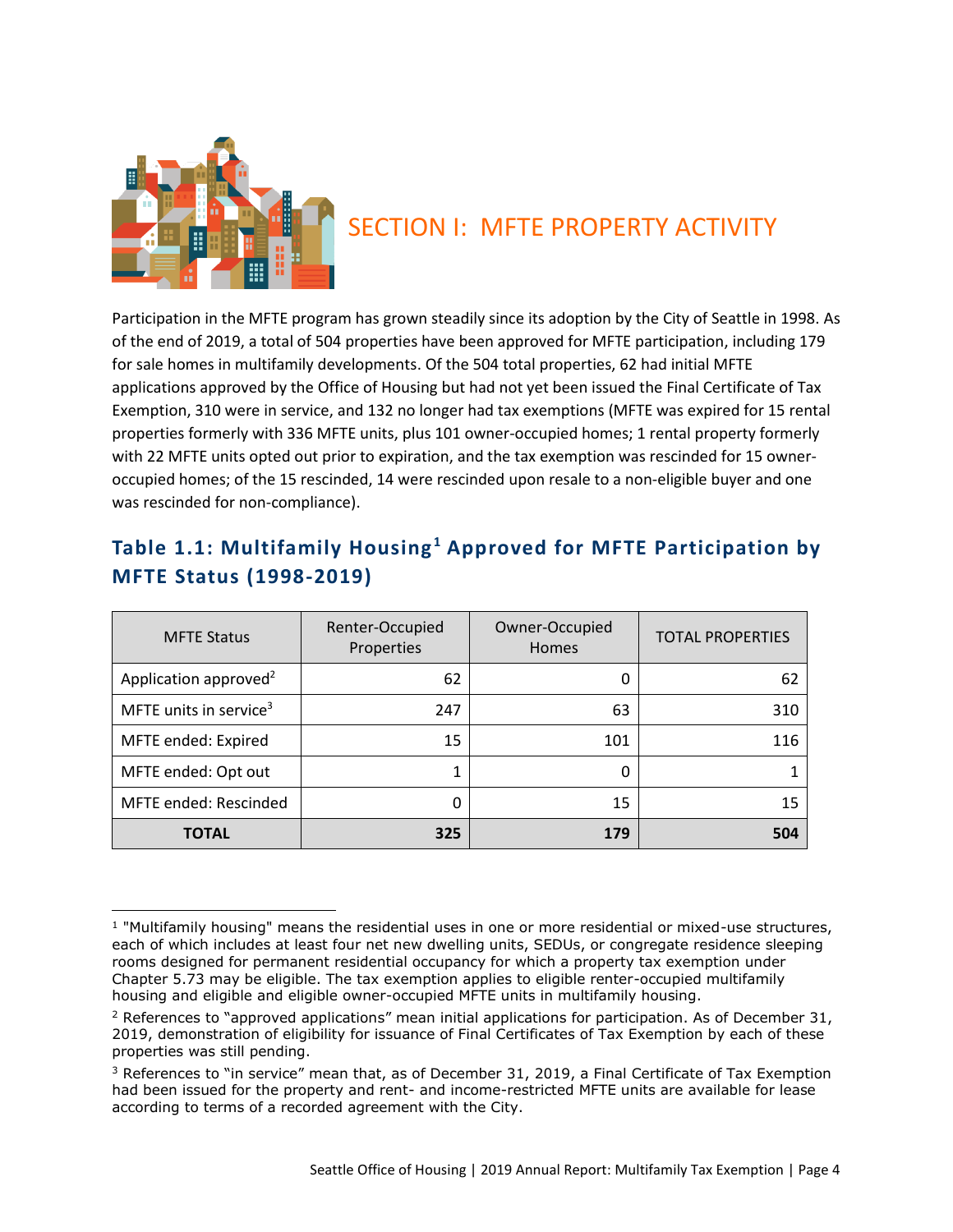|                                                | Renter-Occupied |                      | Owner-Occupied |                      | <b>TOTAL UNITS</b> |                      |
|------------------------------------------------|-----------------|----------------------|----------------|----------------------|--------------------|----------------------|
| <b>MFTE Status</b>                             | Total<br>Units  | <b>MFTE</b><br>Units | Total<br>Units | <b>MFTE</b><br>Units | Total<br>Units     | <b>MFTE</b><br>Units |
| Application approved                           | 8,108           | 1,670                |                |                      | 8,108              | 1,670                |
| MFTE units in service                          | 26,329          | 5,384                | 63             | 63                   | 26,392             | 5,447                |
| MFTE ended (expired,<br>opt out, or rescinded) | 1,514           | 358                  | 116            | 116                  | 1,630              | 474                  |
| <b>Totals</b>                                  | 35,951          | 7,412                | 179            | 179                  | 36,130             | 7,591                |

#### <span id="page-5-0"></span>**Table 1.2: MFTE Units by MFTE Status**

Multifamily market-rate rental housing comprises the vast majority of MFTE activity. That contrasts with MFTE Program 1 and 2 activity, when over two-thirds of properties benefitting from MFTE were nonprofit owned, publicly subsidized housing (i.e. City-funded and/or Low-Income Housing Tax Credit (LIHTC)-bond financed). Rents remained stable and affordable for tenants beyond the expiration of MFTE for that cohort of housing, since long-term regulatory agreements (minimum 50 years) are a condition of funding. In those properties, MFTE acted as a stopgap measure in the event of loss of a State exemption for affordable housing.

As of 12/31/2019, 230 market-rate rental properties account for 93% of all MFTE units either in service or in the pipeline, meaning initial MFTE application has been approved by the Office of Housing. These properties range in size from 4 to 385 total rental apartments, with an average of 106 units per MFTE property.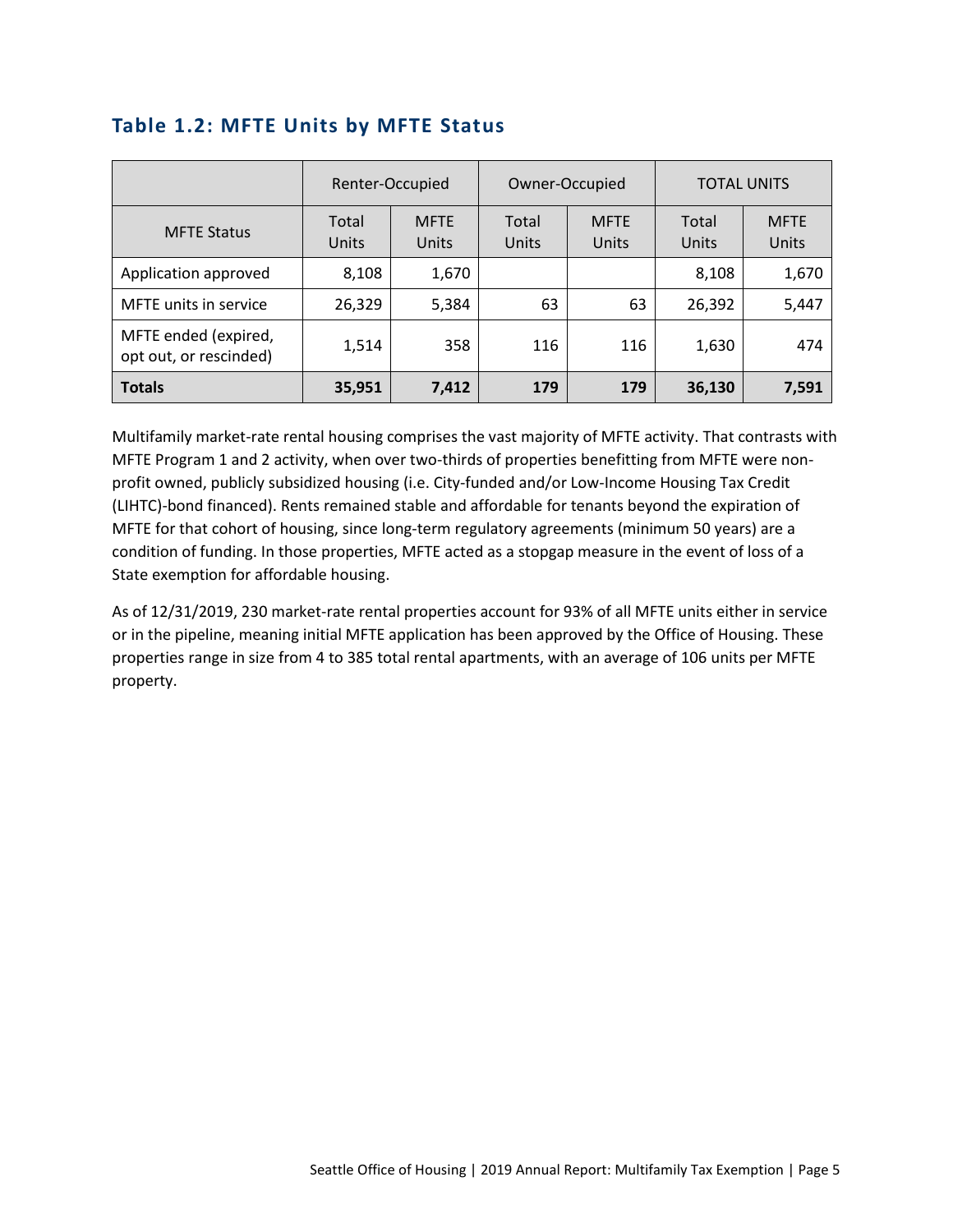

#### <span id="page-6-0"></span>**Chart 1.A: MFTE Units<sup>4</sup> by Share of Property Type and Tenure**



#### <span id="page-6-1"></span>**Chart 1.B: MFTE participation<sup>5</sup> by MFTE Program**

<sup>4</sup> MFTE units in service in multifamily housing properties with tax exemptions, plus projected MFTE units based on developments for which an MFTE application was approved as of 12/31/2019.

<sup>&</sup>lt;sup>5</sup> MFTE units in service in multifamily housing properties with tax exemptions, plus projected MFTE units based on developments for which an MFTE application was approved as of 12/31/2019.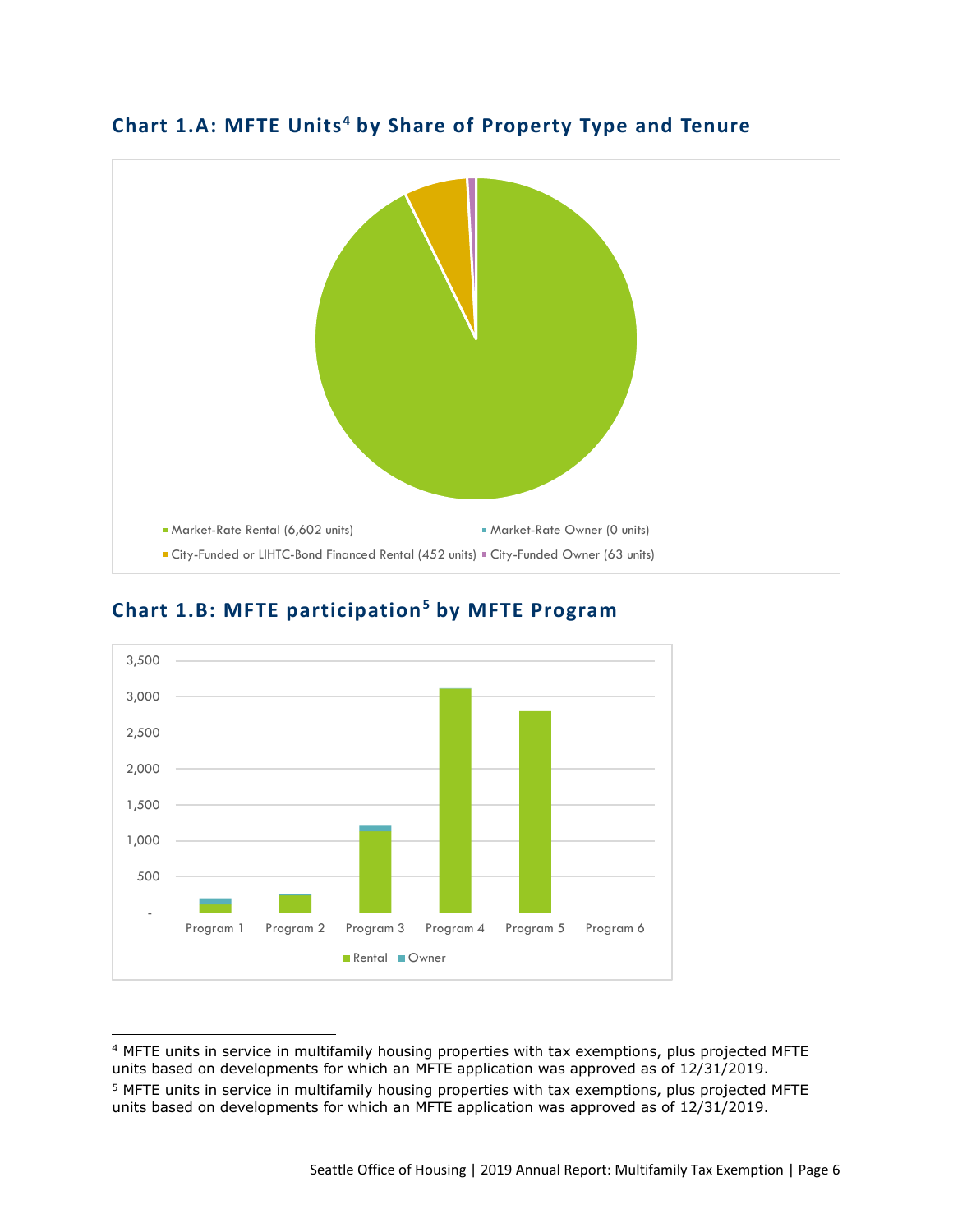Program 6 became effective on October 24, 2019. Under Program 6, the MFTE application deadline is significantly extended compared to prior MFTE programs. Whereas an initial application previously had to be received prior to issuance of the first building permit for a project, applications now can be received up to 6 months prior to issuance of a temporary certificate of occupancy. The additional time equates to several more years for property owners to weigh whether to apply for MFTE. This makes it difficult to compare application rates between Program 6 with those of prior MFTE programs. As of December 31, 2019, the Office of Housing had no approved Program 6 MFTE applications.

#### <span id="page-7-0"></span>**Table 1.3: Renter-Occupied Multifamily Housing MFTE Activity by MFTE Program and Property Status**

| <b>RENTAL</b>                | <b>Market-Rate Housing</b><br>with MFTE |                      | City-Funded and/or<br><b>LIHTC-Bond Financed</b><br>Affordable Housing with<br><b>MFTE</b> |                      | <b>TOTALS</b>      |                      |
|------------------------------|-----------------------------------------|----------------------|--------------------------------------------------------------------------------------------|----------------------|--------------------|----------------------|
|                              | <b>Total Units</b>                      | <b>MFTE</b><br>Units | <b>Total Units</b>                                                                         | <b>MFTE</b><br>Units | <b>Total Units</b> | <b>MFTE</b><br>Units |
| <b>Program 1 Total</b>       | 264                                     | 68                   | 212                                                                                        | 48                   | 476                | 116                  |
| MFTE ended - Expired         | 176                                     | 46                   | 212                                                                                        | 48                   | 388                | 94                   |
| MFTE ended - Opt out         | 88                                      | 22                   |                                                                                            |                      | 88                 | 22                   |
| <b>Program 2 Total</b>       | 475                                     | 126                  | 563                                                                                        | 116                  | 1,038              | 242                  |
| MFTE ended - Expired         | 475                                     | 126                  | 563                                                                                        | 116                  | 1,038              | 242                  |
| <b>Program 3 Total</b>       | 5,006                                   | 1,013                | 603                                                                                        | 122                  | 5,609              | 1,135                |
| <b>MFTE</b> units in service | 5,006                                   | 1,013                | 603                                                                                        | 122                  | 5,609              | 1,135                |
| <b>Program 4 Total</b>       | 14,806                                  | 3,027                | 433                                                                                        | 89                   | 15,239             | 3,116                |
| Application approved         | 176                                     | 37                   |                                                                                            |                      | 176                | 37                   |
| MFTE units in service        | 14,630                                  | 2,990                | 433                                                                                        | 89                   | 15,063             | 3,079                |
| <b>Program 5 Total</b>       | 12,395                                  | 2,562                | 1,194                                                                                      | 241                  | 13,589             | 2,803                |
| Application approved         | 7,679                                   | 1,582                | 253                                                                                        | 51                   | 7,932              | 1,633                |
| MFTE units in service        | 4,716                                   | 980                  | 941                                                                                        | 190                  | 5,657              | 1,170                |
| <b>TOTALS</b>                | 32,946                                  | 6,796                | 3,005                                                                                      | 616                  | 35,951             | 7,412                |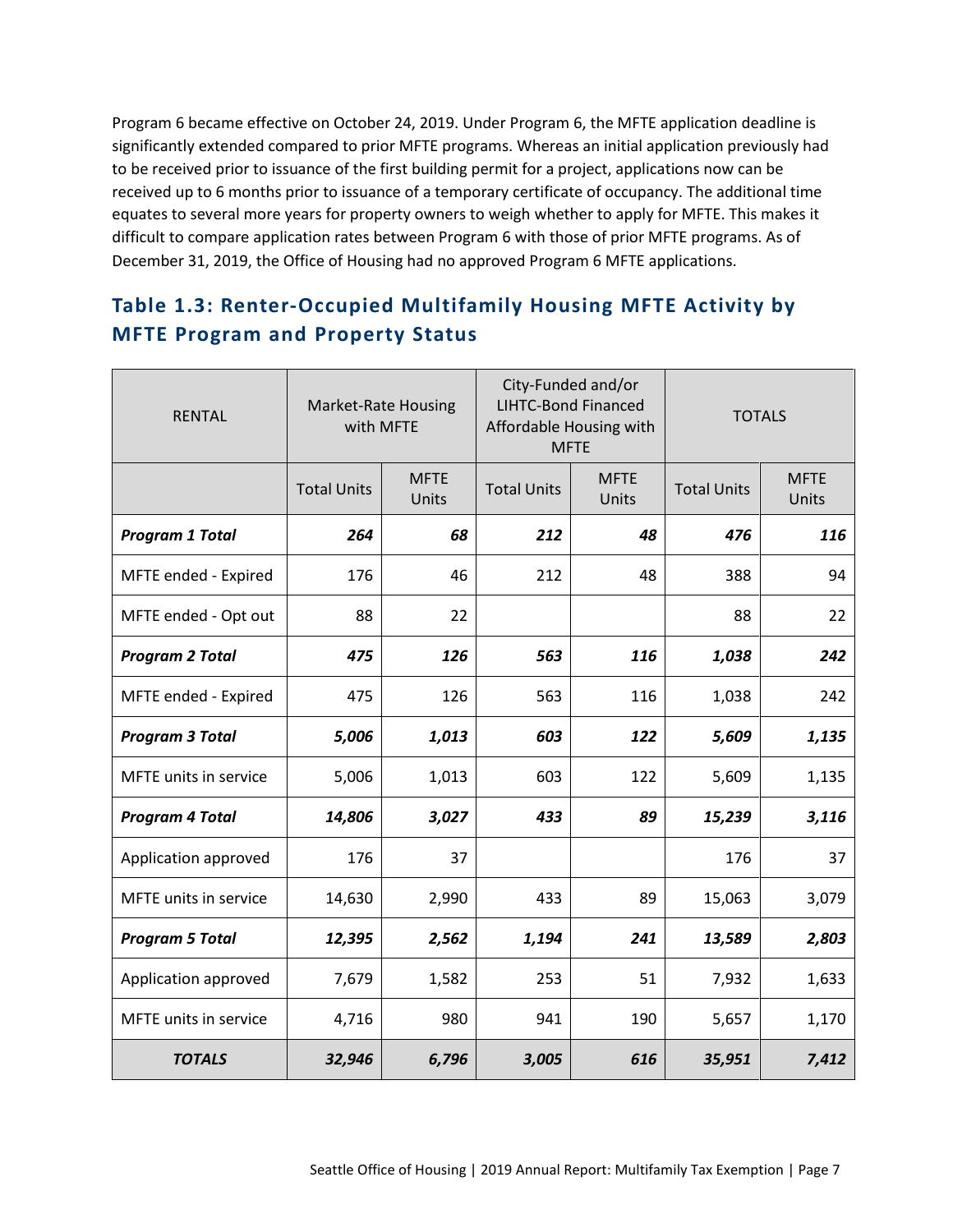#### <span id="page-8-0"></span>**Table 1.4: Owner-Occupied Multifamily Housing MFTE Activity by MFTE Program and Property Status**

| <b>OWNER</b>                 | <b>Market-Rate Housing</b><br>with MFTE |                      | City-Funded and/or<br><b>LIHTC-Bond Financed</b><br><b>Affordable Housing</b><br>with MFTE |                      | <b>TOTALS</b>      |                      |
|------------------------------|-----------------------------------------|----------------------|--------------------------------------------------------------------------------------------|----------------------|--------------------|----------------------|
|                              | Total<br>Units                          | <b>MFTE</b><br>Units | <b>Total Units</b>                                                                         | <b>MFTE</b><br>Units | <b>Total Units</b> | <b>MFTE</b><br>Units |
| Program 1 Total              |                                         |                      | 86                                                                                         | 86                   | 86                 | 86                   |
| MFTE ended - Expired         |                                         |                      | 86                                                                                         | 86                   | 86                 | 86                   |
| Program 2 Total              |                                         |                      | 15                                                                                         | 15                   | 15                 | 15                   |
| MFTE ended - Expired         |                                         |                      | 15                                                                                         | 15                   | 15                 | 15                   |
| Program 3 Total              |                                         |                      | 73                                                                                         | 73                   | 73                 | 73                   |
| <b>MFTE</b> units in service |                                         |                      | 59                                                                                         | 59                   | 59                 | 59                   |
| MFTE ended - Rescinded       |                                         |                      | 14                                                                                         | 14                   | 14                 | 14                   |
| Program 4 Total              |                                         |                      | 5                                                                                          | 5                    | 5                  | 5                    |
| MFTE units in service        |                                         |                      | 4                                                                                          | 4                    | 4                  | 4                    |
| MFTE ended - Rescinded       |                                         |                      | 1                                                                                          | $\mathbf{1}$         | $\mathbf{1}$       | 1                    |
| <b>TOTALS</b>                | $\mathbf 0$                             | $\mathbf 0$          | 179                                                                                        | 179                  | 179                | 179                  |

The percentage set-aside of MFTE units and affordability limits vary by MFTE Program. The set-aside and affordability requirements for each MFTE property are as codified in SMC Chapter 5.73 at the time of initial MFTE application. Affordability limits can also vary depending on the tenure (renter versus owner occupancy) of a property's units.

For MFTE Programs 5 and 6, the lower set-aside percentage (20% rather than 25%) is tied to a minimum threshold for units with two or more bedrooms. For Program 5 that threshold was a flat number ranging from four 2-bedroom units for properties with 100 total units or less to twelve 2-bedroom units for projects with 251 to 300 units. For Program 6, the minimum threshold for 2-bedroom units is 8 percent of total residential units in the property (between 8 and 9 two-bedroom units in the average size rental MFTE property of 106 units). The share of MFTE units that have two or more bedrooms is 13% for market-rate properties and 38% for City-funded and/or LIHTC-bond financed affordable housing.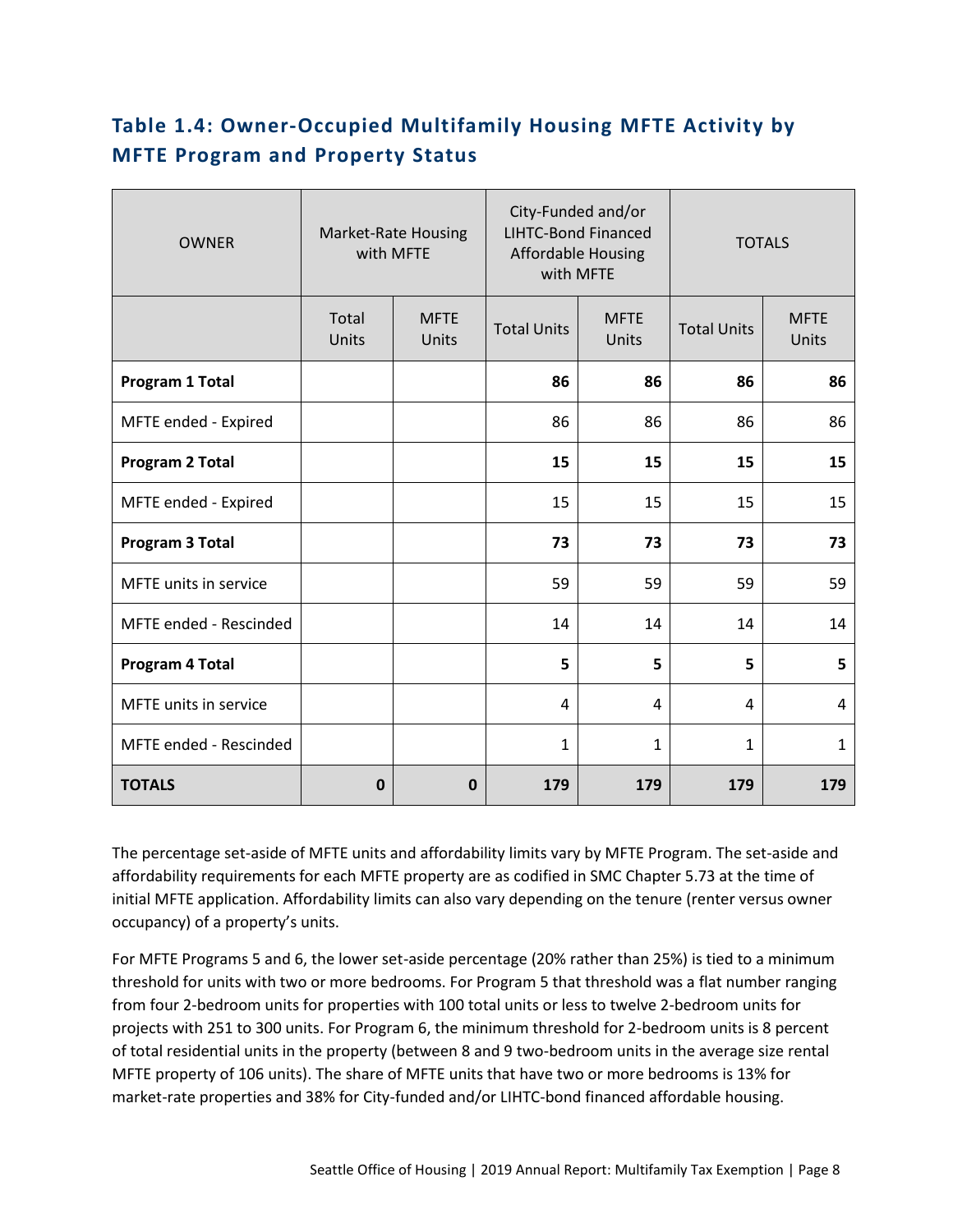#### <span id="page-9-0"></span>**Chart 1.C: MFTE Units in Market-Rate Multifamily Housing<sup>6</sup> by Share of Unit Type**



#### <span id="page-9-1"></span>**Chart 1.D: MFTE Units in City-Funded and/or LIHTC-Bond Financed Affordable Multifamily Housing <sup>7</sup> by Share of Unit Type**



<sup>6</sup> Includes market-rate multifamily housing properties for which a Final Certificate of Tax Exemption was issued 1998-2019, plus those for which an MFTE application was approved as of 12/31/2019.

<sup>&</sup>lt;sup>7</sup> Includes market-rate multifamily housing properties for which a Final Certificate of Tax Exemption was issued 1998-2019, plus those for which an MFTE application was approved as of 12/31/2019.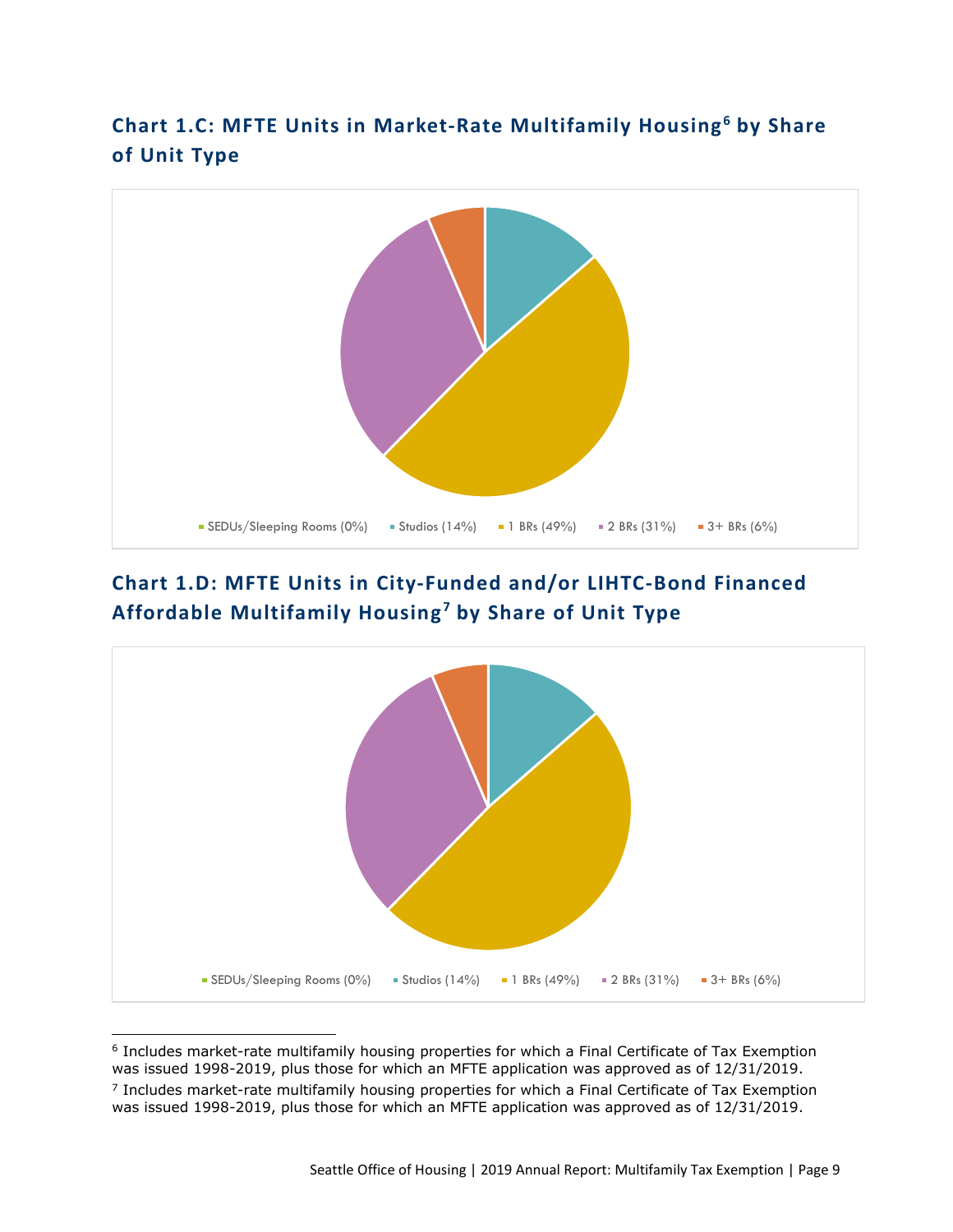The following are the affordability limits for Program 6, the latest MFTE program:

| $\bullet$ | Congregate Residence sleeping rooms-           | 40% of AMI |
|-----------|------------------------------------------------|------------|
| $\bullet$ | SEDUs (if in building with mix of unit types)- | 40% of AMI |
| $\bullet$ | SEDUs (if in building with 100% SEDUs)-        | 50% of AMI |
|           | Studios-                                       | 60% of AMI |
| $\bullet$ | One-Bedrooms-                                  | 70% of AMI |
|           | Two-Bedrooms-                                  | 85% of AMI |
| $\bullet$ | Three-Bedroom and larger-                      | 90% of AMI |

The municipal code also includes a replacement housing provision for MFTE participants. For developments in which the property owner is seeking MFTE, if at any time during the 18 months prior to application for the land use permit or, if a land use permit is not required, prior to application for the building permit for the project, if any dwelling unit in a building containing four or more dwelling units on the project site is occupied by a tenant or tenants receiving or eligible to receive a tenant relocation assistance payment under Chapter 22.210, and such building has been or will be demolished, the owner must provide replacement dwelling units equal to the number of tenants receiving or eligible to receive a tenant relocation assistance payment under Chapter 22.210. For the duration of the tax exemption, replacement units must be leased at affordable rents to households with incomes at or below 50% of AMI.

As with the preceding program, MFTE Program 6 income and affordability limits for owner-occupied developments are 100% of AMI for studio and one-bedroom units and 120% of AMI for larger units.

#### <span id="page-10-0"></span>**Table 1.5: Market-Rate Multifamily Housing Activity by Affordability Limit (1998-2019)**

| Property<br><b>Status</b>            | 40% of<br>AMI | 50% of<br>AMI | 60% of<br>AMI | 65% of<br>AMI | 70% of<br>AMI | 75% of<br>AMI | 80% of<br>AMI | 85% of<br>AMI | 90% of<br>AMI |
|--------------------------------------|---------------|---------------|---------------|---------------|---------------|---------------|---------------|---------------|---------------|
| Application<br>approved <sup>8</sup> | 83            | 0             |               | 410           |               | 884           |               | 227           | 15            |
| <b>MFTE</b> units<br>in service      | 35            | 20            |               | 1,406         |               | 2,002         | 861           | 506           | 155           |
| MFTE ended<br>- Expired              |               |               | 35            |               | 91            |               | 46            |               |               |
| MFTE ended<br>- Opt out              |               |               |               |               |               |               | 22            |               |               |
| <b>TOTALS</b>                        | 118           | 20            | 35            | 1,816         | 91            | 2,886         | 929           | 733           | 170           |

<sup>8</sup> Projected MFTE rental units based on applications approved as of 12/31/2019.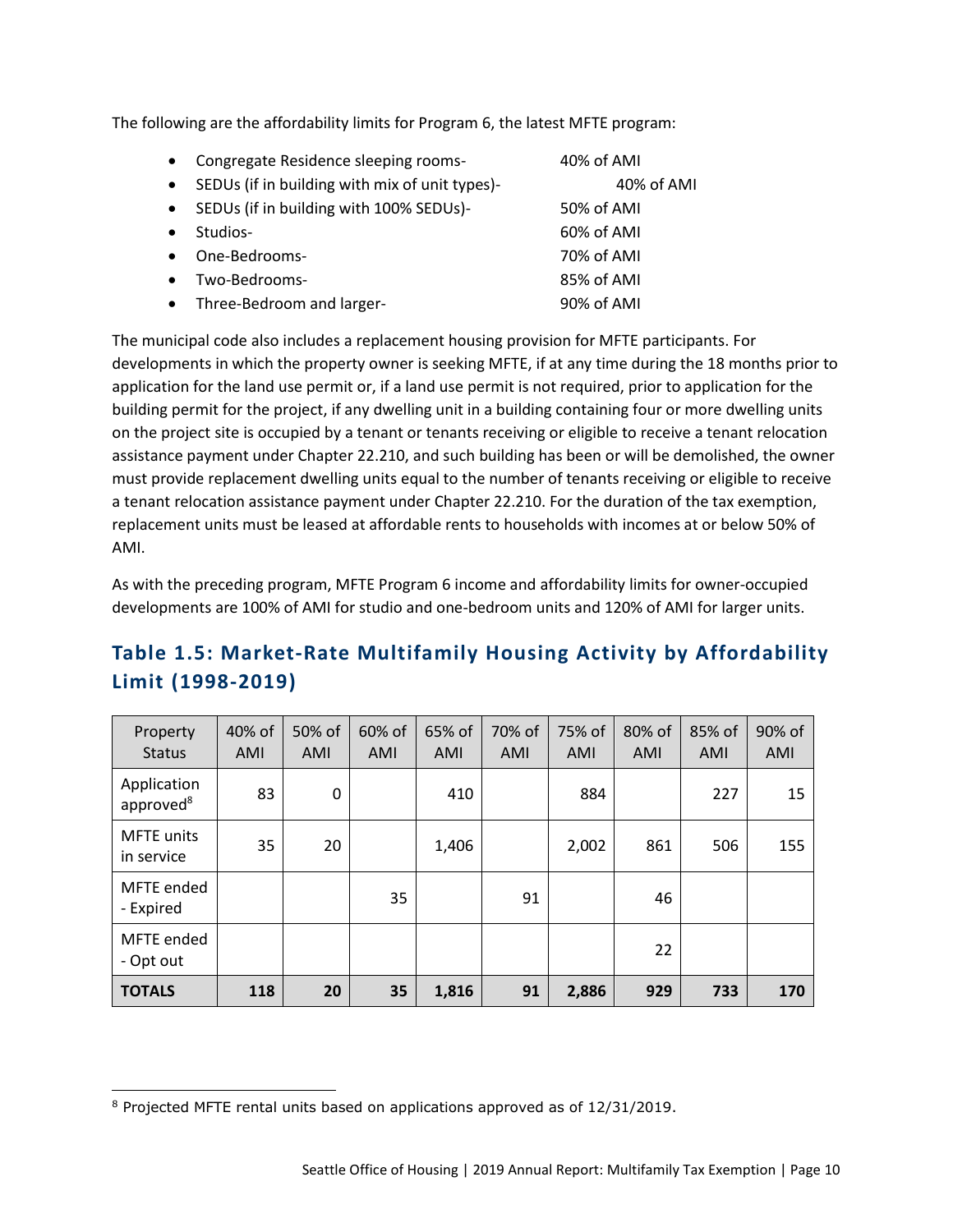In market-rate properties with MFTE that are in service or for which an application has been approved as of 12/31/2019, 3% of MFTE units have an income/rent limit of ≤ 60% of AMI, 28% of MFTE units ≤ 65% or 70% of AMI, 56% of MFTE units ≤ 75% or 80% of AMI, and 13% of MFTE units ≤ 85% or 90% of AMI.



#### <span id="page-11-0"></span>**Chart 1.E: MFTE Units in Market-Rate Multifamily Housing<sup>9</sup> by Share of AMI Limit**

<sup>&</sup>lt;sup>9</sup> Includes market-rate multifamily housing properties for which a Final Certificate of Tax Exemption was issued 1998-2019, plus those for which an MFTE application was approved as of 12/31/2019.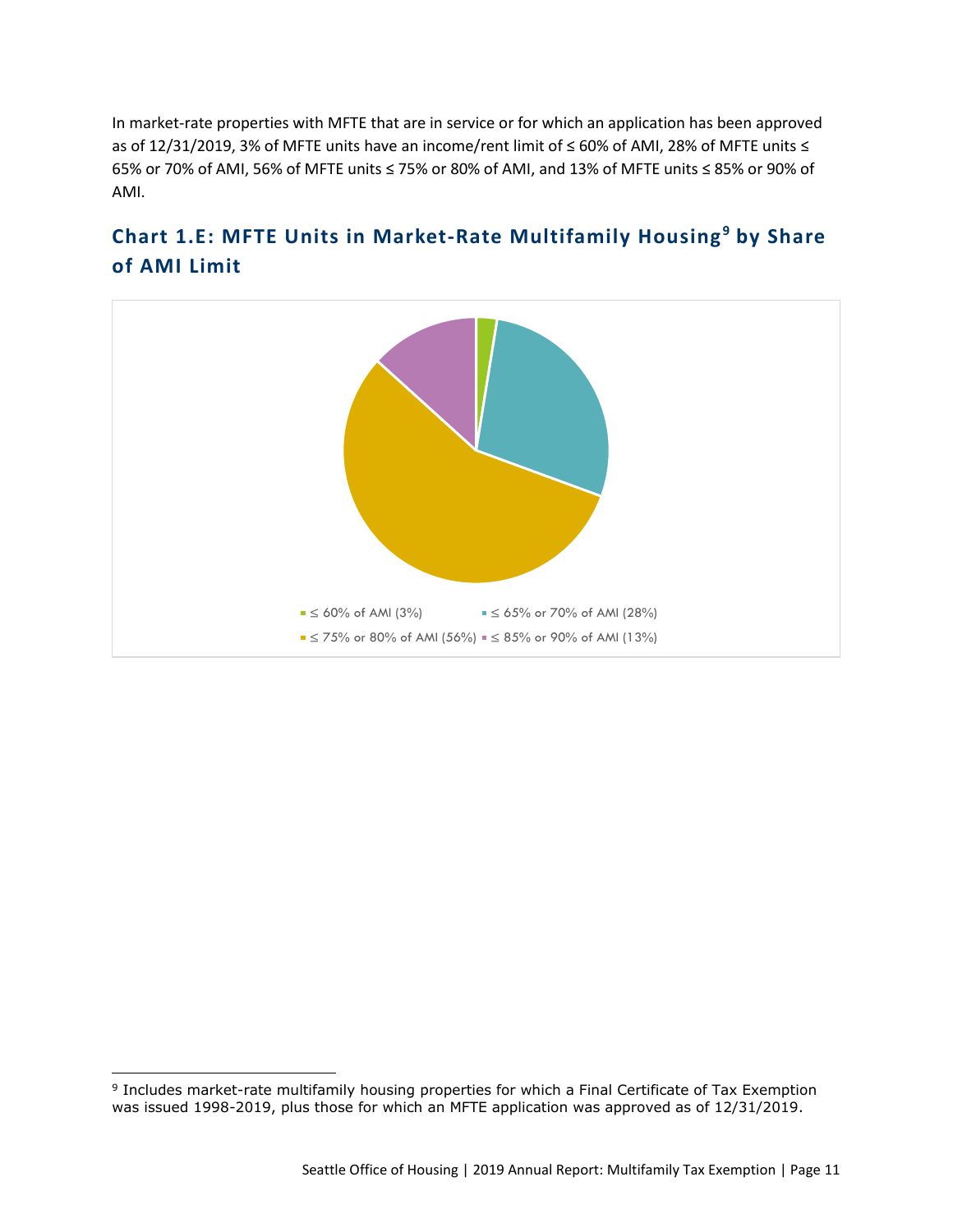

## <span id="page-12-0"></span>SECTION II: FINAL CERTIFICATES OF TAX EXEMPTION

In 2019, OH issued Final Certificates of Tax Exemption for 32 multifamily housing properties. Of those receiving Final Certificates, all but one development is in an urban center or village. Four of the 32 multifamily housing developments are City-funded or LIHTC-bond financed affordable housing. Marketrate multifamily properties that were issued Final Certificates in 2019 have rental apartments totaling 2,738 units, including 578 units that are rent- and income-restricted in exchange for the property tax exemption. Exemptions for properties for which a Final Certificate was issued in 2019 became effective on January 1, 2020.

#### <span id="page-12-1"></span>**Table 2.1: Multifamily Housing Issued Final Certificates of Tax Exemption in 2019**

| <b>Property Name</b>    | <b>UCUV</b>             | <b>Market-Rate or</b><br><b>Affordable Housing</b> | <b>Total</b><br>Units | <b>MFTE</b><br><b>Units</b> |
|-------------------------|-------------------------|----------------------------------------------------|-----------------------|-----------------------------|
| 525 Federal             | Capitol Hill            | Market-Rate                                        | 29                    | $6 \mid$                    |
| Adell Apartments        | West Seattle Junction   | Market-Rate                                        | 76                    | 16                          |
| <b>Avant Apartments</b> | Madison-Miller          | Market-Rate                                        | 50                    | 10                          |
| Bogtown Flats           | Greenwood-Phinney Ridge | Market-Rate                                        | 78                    | 18                          |
| Chloe on Madison        | 12th Avenue             | Market-Rate                                        | 137                   | 28                          |
| Cubix North Park        | Aurora Licton Springs   | Market-Rate                                        | 93                    | 19                          |
| Cypress Apartments      | First Hill              | Market-Rate                                        | 237                   | 47                          |
| Grove Ballard           | Ballard                 | Market-Rate                                        | 61                    | 16                          |
| Huxley, The             | West Seattle Junction   | Market-Rate                                        | 110                   | 22                          |
| Iron Flats East         | Roosevelt               | Market-Rate                                        | 63                    | 13                          |
| Jefferson Station Apts  | North Beacon Hill       | Market-Rate                                        | 49                    | 10                          |
| Jet on Boylston         | Capitol Hill            | Market-Rate                                        | 55                    | 11                          |
| Lane Apartments         | Northgate               | Market-Rate                                        | 215                   | 44                          |
| Liberty Bank Building   | 23rd & Union-Jackson    | Affordable Housing                                 | 115                   | 23                          |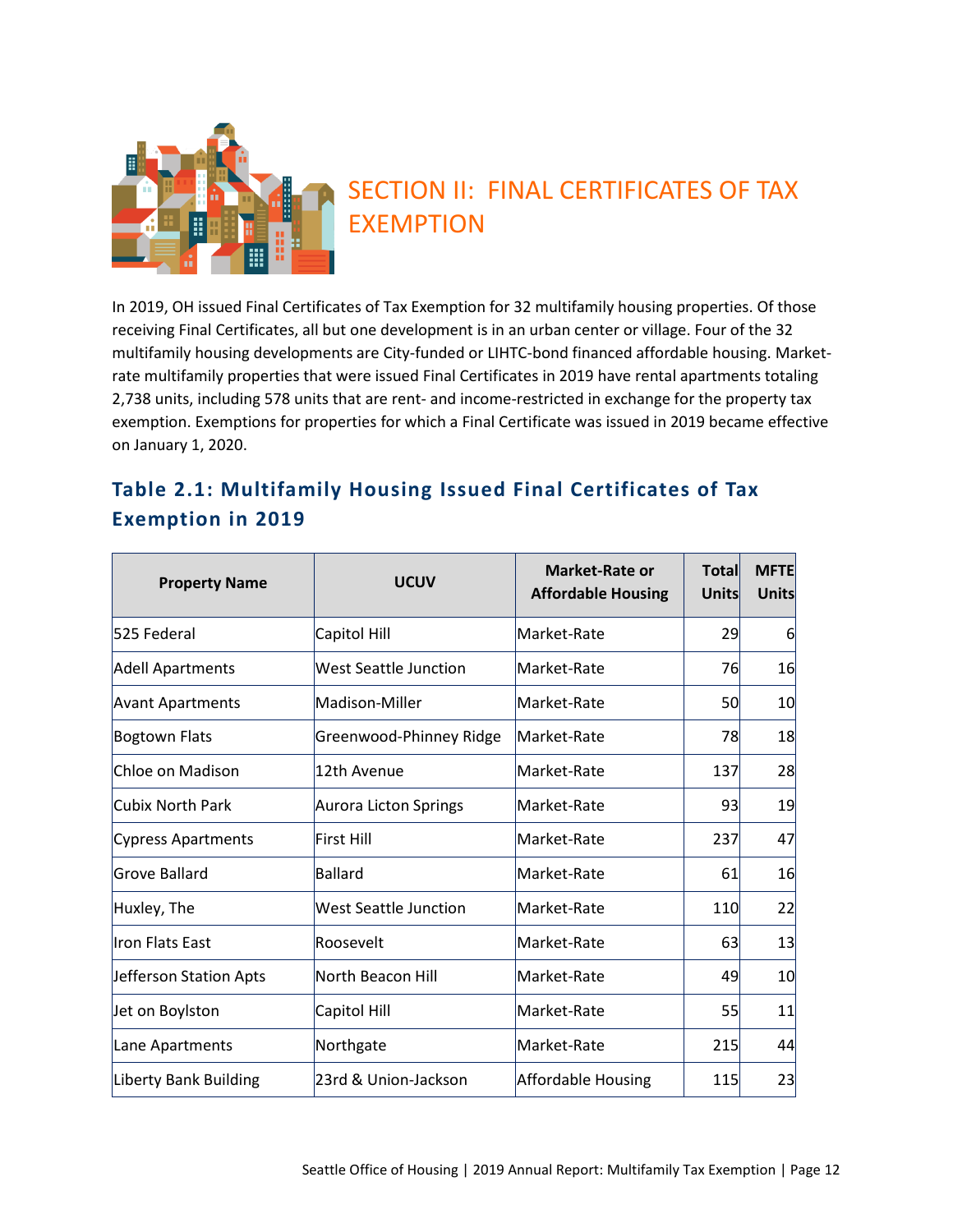| <b>Property Name</b>                                               | <b>Market-Rate or</b><br><b>UCUV</b><br><b>Affordable Housing</b> |                    | Total<br>Units | <b>MFTE</b><br><b>Units</b> |
|--------------------------------------------------------------------|-------------------------------------------------------------------|--------------------|----------------|-----------------------------|
| LIV Stone Way                                                      | Wallingford                                                       | Market-Rate        | 59             | 12                          |
| Louisa Hotel Apartments                                            | Chinatown/ID                                                      | Market-Rate        | 84             | 22                          |
| Lucille                                                            | Roosevelt                                                         | Market-Rate        | 106            | 22                          |
| Mercy Magnuson Place                                               | OUTSIDE UCUV (NE Seattle) Affordable Housing                      |                    | 108            | 22                          |
| Mount Baker Station North                                          | Mt. Baker                                                         | Market-Rate        | 107            | 22                          |
| Muir Apartments                                                    | 23rd & Union-Jackson                                              | Market-Rate        | 129            | 27                          |
| Mysa                                                               | Lake City                                                         | Market-Rate        | 117            | 24                          |
| Prism Apartments                                                   | Northgate                                                         | Market-Rate        | 138            | 28                          |
| Reverie                                                            | North Beacon Hill                                                 | Market-Rate        | 23             | 6                           |
| <b>Robin's Nest</b>                                                | Eastlake                                                          | Market-Rate        | 61             | 13                          |
| Spokane at Rainier Court                                           | Mt. Baker                                                         | Affordable Housing | 81             | 17                          |
| Stax, The                                                          | University District - NW                                          | Market-Rate        | 60             | 12                          |
| Thai Binh                                                          | Chinatown/ID                                                      | Affordable Housing | 249            | 50                          |
| The Luna                                                           | Admiral                                                           | Market-Rate        | 108            | 27                          |
| Valdok II                                                          | Ballard                                                           | Market-Rate        | 148            | 30                          |
| Vida Apartments                                                    | Roosevelt                                                         | Market-Rate        | 201            | 41                          |
| Vista                                                              | Roosevelt                                                         | Market-Rate        | 53             | 14                          |
| Zella Apartments                                                   | Uptown                                                            | Market-Rate        | 91             | 18                          |
| <b>TOTAL</b>                                                       |                                                                   |                    | 3,291          | 690                         |
| <b>Subtotals</b>                                                   |                                                                   |                    |                |                             |
| Market-Rate Multifamily Housing with MFTE                          | 2,738                                                             | 578                |                |                             |
| City-Funded and/or LIHTC-Bond Financed Housing with<br><b>MFTE</b> | 553                                                               | 112                |                |                             |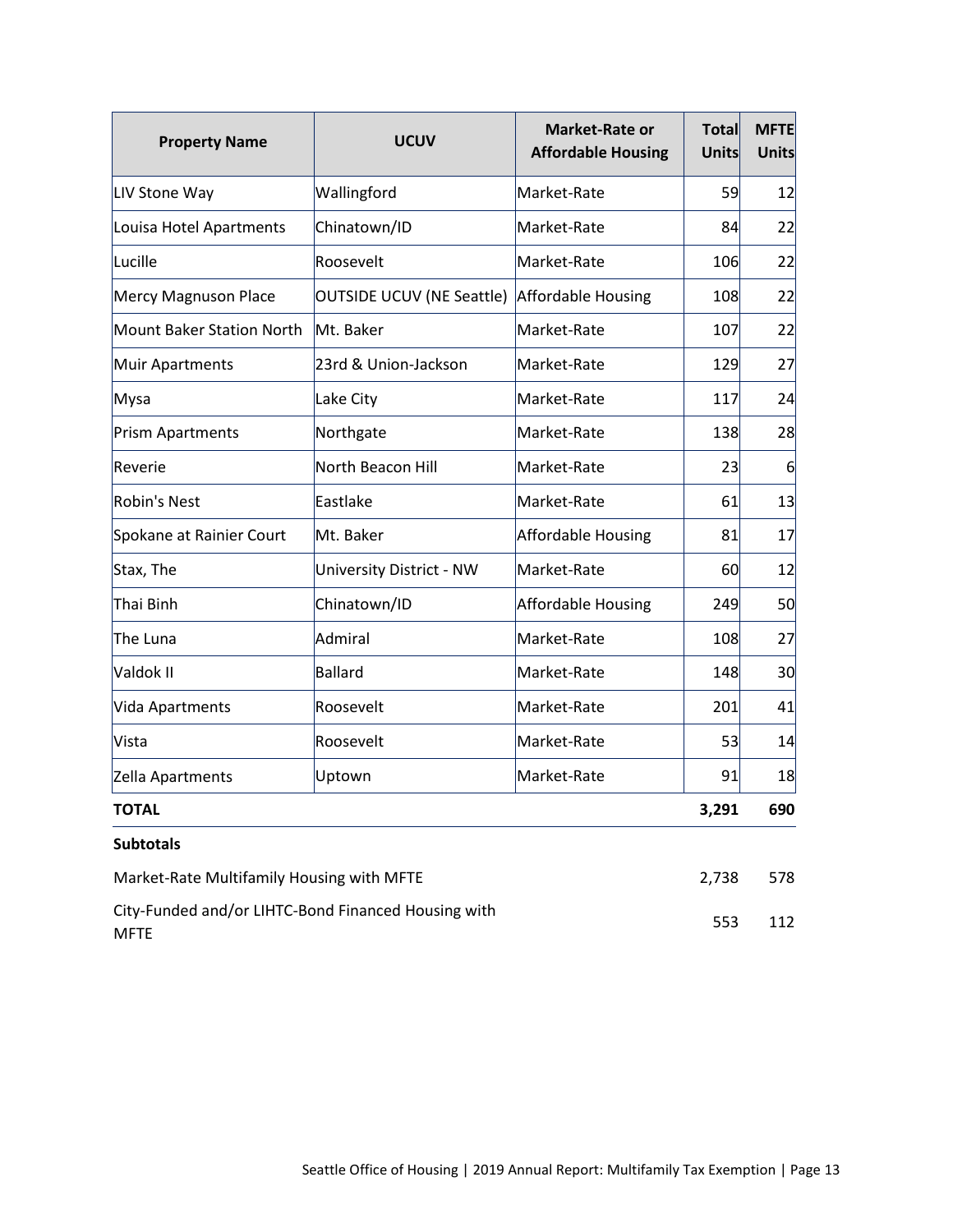

## <span id="page-14-0"></span>SECTION III: LOCATION OF MFTE PROPERTIES

To be eligible for a property tax exemption under SMC Chapter 5.73, the multifamily housing benefitting must be in a residential targeted area, as defined by the Washington state authorizing statute and as designated by the jurisdiction consistent with State statute requirements. For purposes of SMC Chapter 5.73, all parcels in Seattle zoned to allow multifamily housing according to Title 23 are designated as a single Residential Targeted Area.

See Attachment A for a map showing location of MFTE participation as of 12/31/2019.



## <span id="page-14-1"></span>SECTION IV: MFTE EXPIRATIONS AND OPT OUTS; COMPLIANCE

#### <span id="page-14-2"></span>**MFTE Expirations, Opt Outs, and Rescissions (1998-2019)**

MFTE agreements terminate immediately upon expiration of a tax exemption, or upon decision of the property owner to opt out prior to expiration of the exemption, or rescission of the tax exemption upon sale to a non-eligible buyer or due to non-compliance. Rescission of tax exemptions have been rare, and instances where property owners have opted out have been even rarer.

To date, MFTE has been rescinded on 15 townhome or condo units. In only one instance was the rescission due to non-compliance (e.g. owner-occupancy requirements). For the others, the tax exemptions were rescinded upon sale to non-eligible buyers. The preponderance of owner-occupied MFTE activity is City-funded. Office of Housing policies limiting funding to permanently affordable ownership projects (initial and subsequent buyers) will reduce or eliminate future rescissions of tax exemptions upon resale.

Since 1998, one property owner has opted out of MFTE after issuance of the Final Certificate of Tax Exemption and prior to expiration of the tax exemption. The Program 1 multifamily rental property, which was in the Chinatown-International District and had included 22 income- and rent-restricted MFTE rental units, converted to condominiums.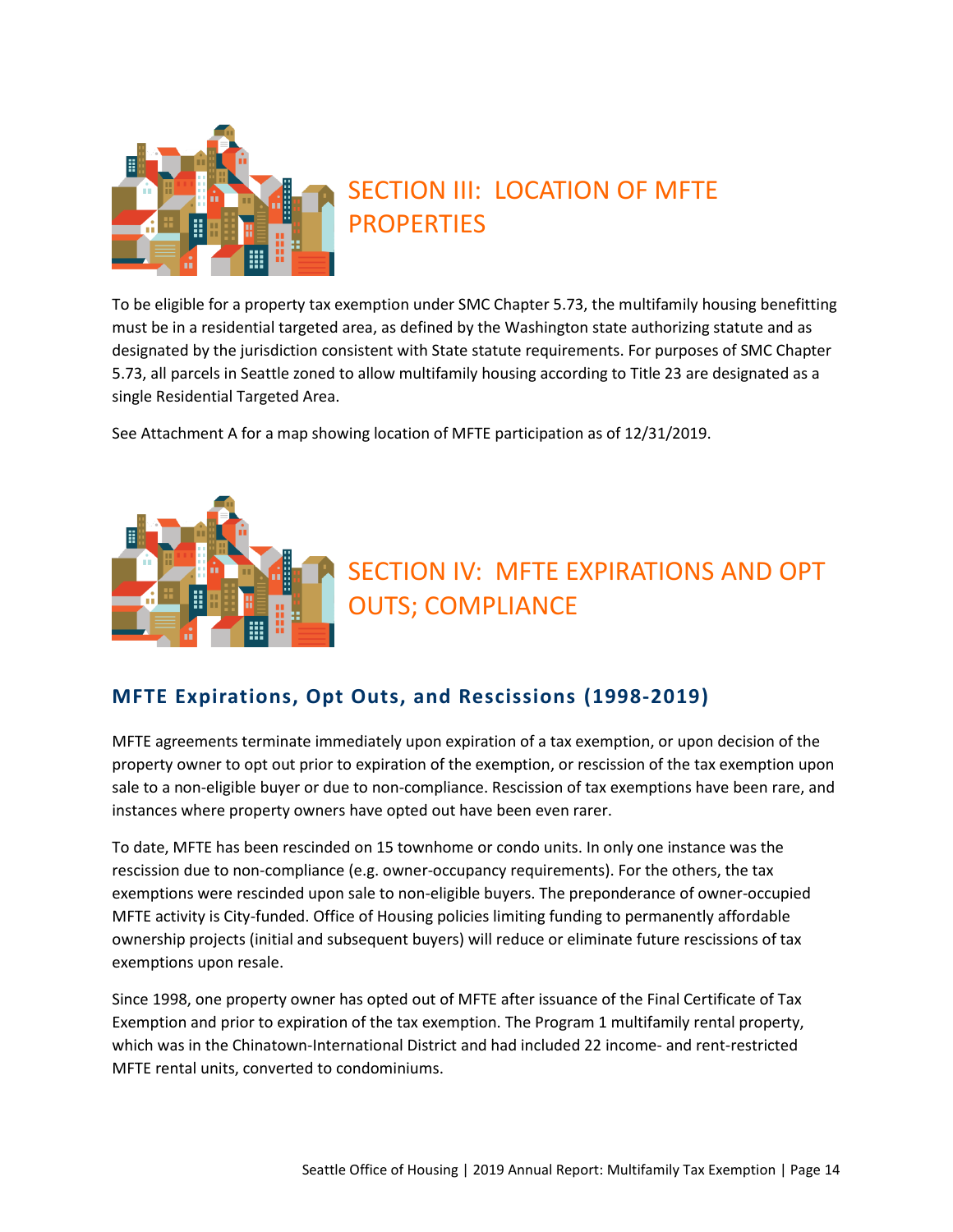Since 1998, the multifamily property tax exemption has expired for 15 properties totaling 336 affordable renter-occupied units, plus an additional 101 owner-occupied units. One-third of the expired renteroccupied properties (5) and approximately one-half of the units (172) are market-rate multifamily housing. The other rental properties all have regulatory agreements tied to City-funding and/or lowincome housing tax credits (LIHTC) and bond financing that require long-term affordability of the majority, if not all, of the units.

In 2019, MFTE expired for one property, 507 Northgate, which had 49 MFTE units.

As of 12/31/2019, the inventory of market-rate rental multifamily housing currently providing a setaside of rent- and income restricted units in exchange for MFTE (i.e. in service) totals 230 properties and 4,983 MFTE units. Tax exemptions for those properties are scheduled to expire in years 2021 through 2031 (no exemptions in this MFTE cohort will expire in 2020). In the next five years (2020-2024), tax exemptions are scheduled to expire for the owners of 30 multifamily rental housing properties with 836 MFTE units.

The Washington state legislature passed legislation that allows a two-year extension of the property tax exemption for properties with MFTE exemptions expiring in 2020 and 2021. The City has four marketrate multifamily housing properties, located in Northgate, 23<sup>rd</sup> & Union-Jackson, and West Seattle Junction, with expirations scheduled in 2021 (no exemptions are expiring in 2020). The 165 MFTE units in these four properties currently have income/rent limits of 80% of AMI for units 1-bedroom and smaller, and 90% of AMI for units 2-bedroom and larger. See Section VII for more information on this legislation.

#### <span id="page-15-0"></span>**Chart 4.A: Expiration of MFTE Units in Market-Rate Rental Properties Through 2031**

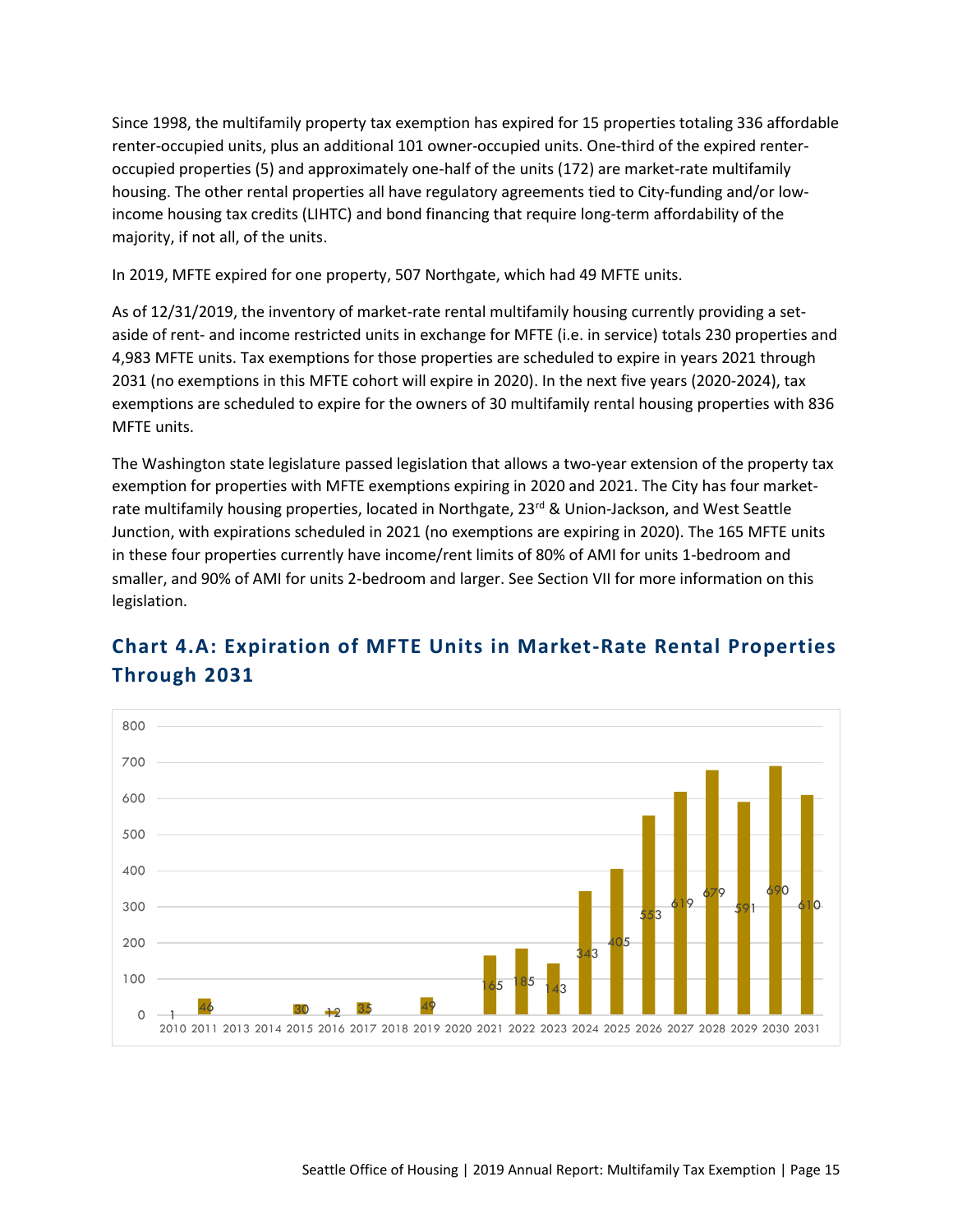#### <span id="page-16-0"></span>**MFTE Compliance**

As of March 1, 2020, the Office of Housing Asset Management Division had received 234 annual compliance reports and lease-up reports for the 2019 reporting period from owners and property managers for properties that have a tax exemption through the MFTE Program. This response rate for reports due was over 96%, and OH continues to pursue collection of remaining reports. Asset Management staff completed 72 property file audits in 2019. Compliance training sessions for prospective applicants and property managers are held regularly. In 2019, 17 training sessions were held, including 2 property management-specific sessions, for 350 registered attendees. Annual compliance reports and inspections demonstrate that violations for issues such as overcharged rent, income ineligible occupants, or missing designated affordable units are relatively rare occurrences. Corrective action includes issuing credits for rent overages, correcting lease terms, collecting additional income documentation, and requiring properties to designate additional units as income and rent restricted.

Based on 2019 annual compliance reports, average occupancy rates in MFTE properties are 95% for MFTE units and 92% for market-rate units.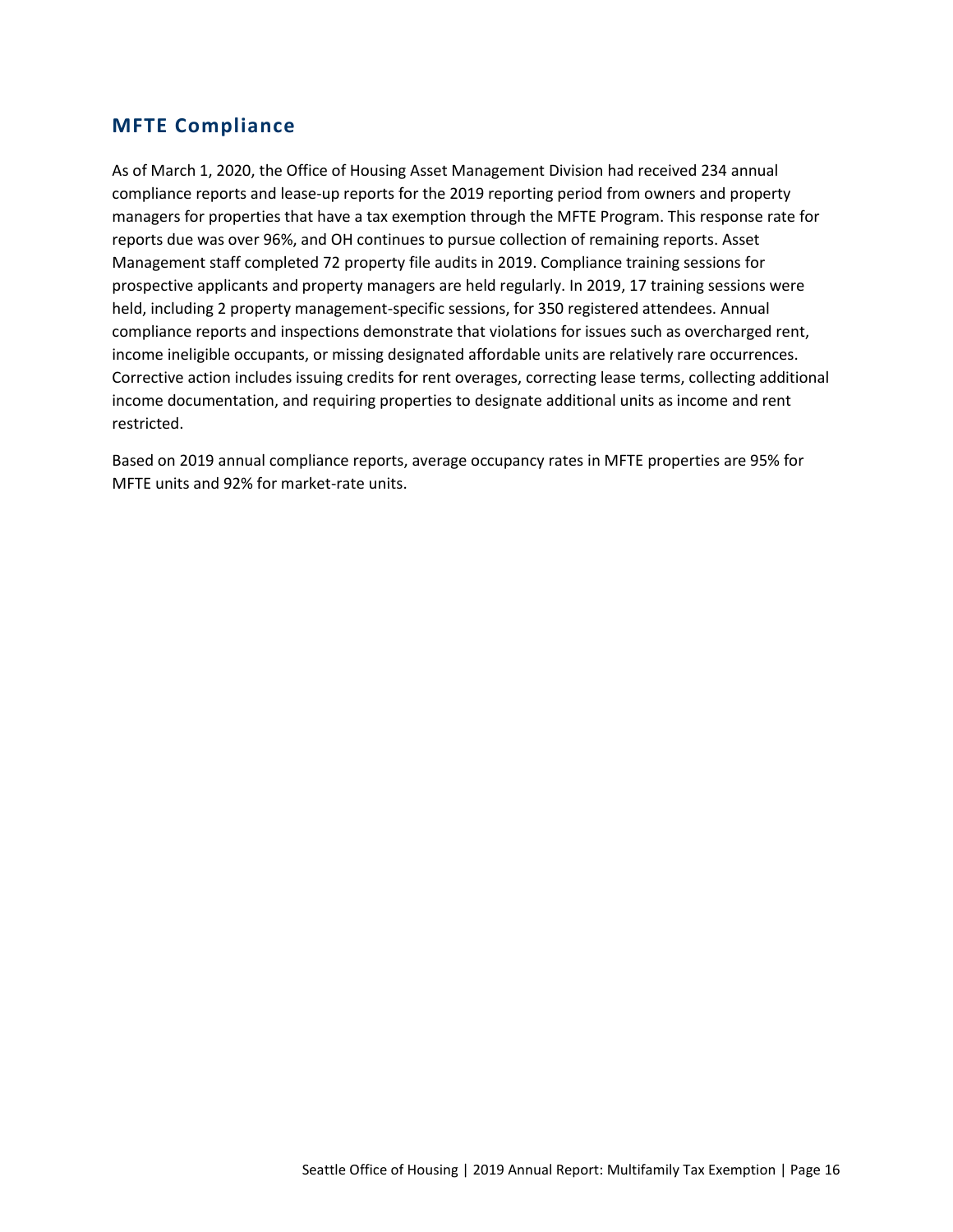

## <span id="page-17-0"></span>SECTION V: RENTAL HOUSING MARKET ANALYSIS

Based on data reported by property owners of market-rate properties with MFTE, average contract rents range from \$1,135 for SEDUs to \$4,518 for 3-bedroom units, compared to average contract rents of \$698 to \$2,016 for MFTE units of that size range. The estimated rent differential based on contract rents as reported in annual compliance reports is approximately \$450 for SEDUs and studios, \$640 for 1 bedroom units, \$1,050 for 2-bedroom units, and \$2,500 for 3-bedroom units.

#### <span id="page-17-1"></span>**Table 5.1: Comparison of Average Contract Rents for Market-Rate Units and MFTE Units in MFTE Properties <sup>10</sup>**

|                                                                | <b>SEDU</b> | Studio <sup>11</sup> | 1-Bedroom | 2-Bedroom | 3-Bedroom |
|----------------------------------------------------------------|-------------|----------------------|-----------|-----------|-----------|
| Average Market-<br>Rate Unit<br><b>Contract Rent</b>           | \$1,135     | \$1,564              | \$2,094   | \$2,887   | \$4,518   |
| Average MFTE<br>Unit Contract<br>Rent                          | \$698       | \$1,105              | \$1,453   | \$1,836   | \$2,016   |
| 2019 Program 6<br><b>MFTE Unit Rent</b><br>Limit <sup>12</sup> | \$760       | \$1,140              | \$1,520   | \$2,077   | \$2,443   |

<sup>&</sup>lt;sup>10</sup> Based on rents reported by property owners or owner representatives in annual compliance reports for MFTE properties for the 2019 reporting period.

<sup>&</sup>lt;sup>11</sup> Studios include SEDUs for those multifamily properties with an MFTE initial application submittal date prior to adoption of Ordinance 124724. Ordinance 124724 (adopted February 2015) increased the set-aside percentage and decreased the AMI limit for SEDUs, as defined by the land use code (SMC 23.42.048 and SMC 23.84A).

 $12$  MFTE Program 6 rent limits are provided for comparison purposes. All of the MFTE units currently in service are in properties participating in MFTE Programs 3, 4, and 5. For MFTE units, the base rent that may be charged is equal to the gross rent, less the household's utility estimate for their unit's utility usage, less any required recurring fees that are a condition of occupancy (renter's insurance, month-to-month charges, King County sewer treatment capacity fee, etc.). The utility estimate is based on household utility responsibility and number of bedrooms in the unit, using the schedule published by the Seattle Housing Authority. Table 5.1 compares average "contract rents," without adjustments for utility or other costs, for market-rate or MFTE units as reported by property owners or owner representatives.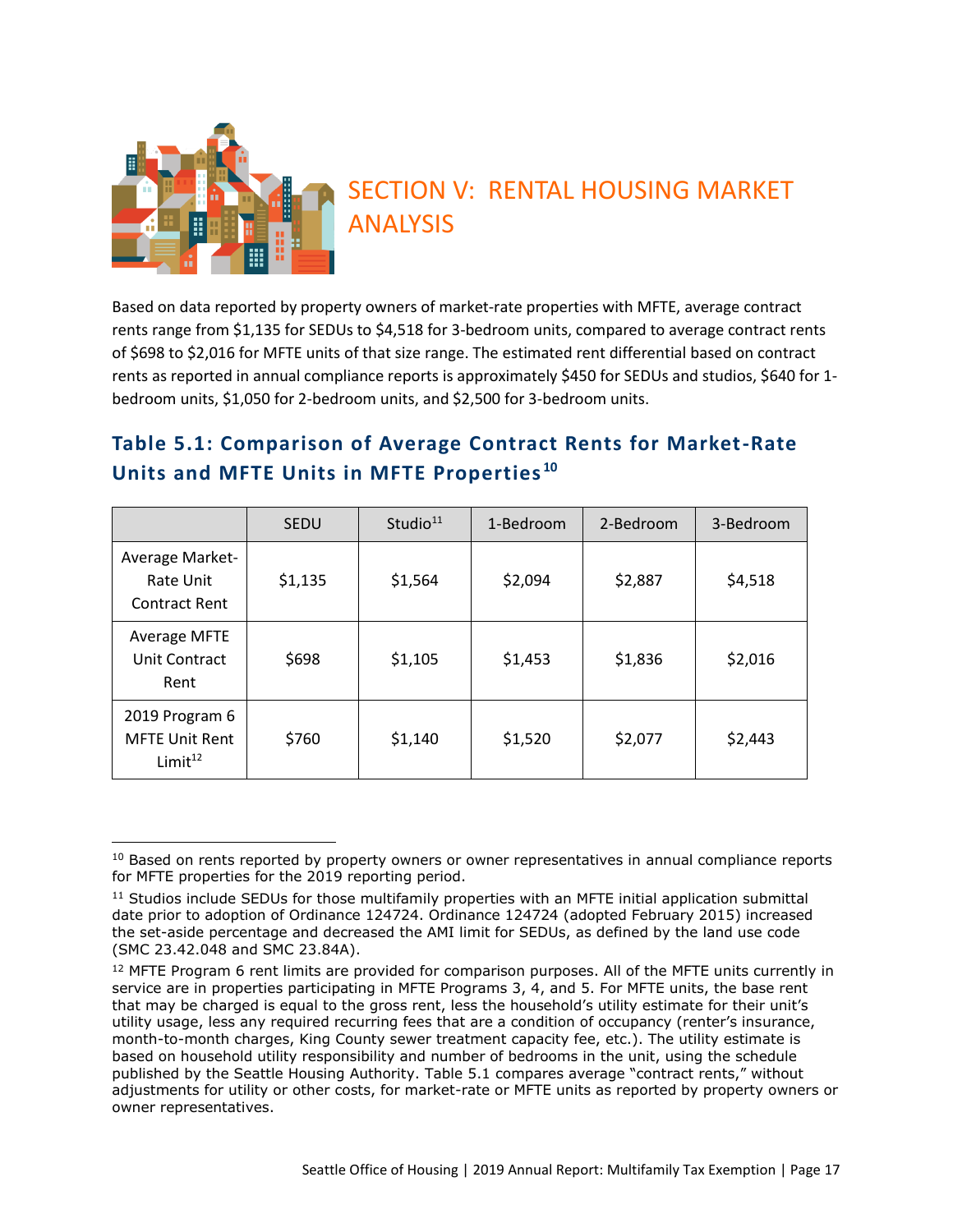Until the COVID-19 outbreak, the Seattle rental market was strong. From  $3^{rd}$  Quarter 2018 to  $3^{rd}$  Quarter 2019, asking rents in the City of Seattle rose from \$2,062 to \$2,141, an increase of 3.83%. During this period occupancy tightened slightly rising from 95.3% to 95.6% even as the market absorbed 4,910 units.



## <span id="page-18-0"></span>SECTION VI: TAX IMPACTS

#### **MFTE Projects' Value in 2020**

Two-hundred forty seven multifamily rental properties and 63 owner-occupied homes in multifamily buildings are currently receiving a tax exemption on residential improvements through MFTE in 2019.<sup>13</sup> The combined appraised value of residential improvements for these projects, as determined only during their initial appraisal years during which time new construction value would be calculated, totaled approximately \$5.53 billion. This value does not reflect any subsequent appraisals, during which property values may increase significantly.

#### **New Construction, Revenue Impacts, and Incremental Tax Burden**

The amount of the tax exemption is different from the amount of new, or incremental, tax burden that is specifically attributable to construction of the MFTE-participating projects. The City annually levies additional property taxes in an amount corresponding to 1 percent growth plus the value of new construction as identified by the King County Assessor throughout the preceding 12 months. The incremental tax burden attributable to new MFTE-participating projects and shifted to non-exempt taxpayers is a function of the amount of new construction value from these projects recognized by the King County Assessor for the relevant tax year. The associated tax revenue of excluded new construction value is foregone until the end of the exemption period. Captured new construction value generates additional property tax revenue and the associated tax burden is shifted from the tax-exempt property owner to other property taxpayers.

In cases where the grant of exemption occurs before the King County Assessor captures some or all of the project's value, the Assessor defers that additional tax burden until the end of the exemption period; thus, this value neither increases the City's levy nor the burden on non-exempt taxpayers. It is possible that a single project could have some new construction value deferred and some added for purposes of the levy, depending on project and administrative timing. Once included in the City's levy,

<sup>&</sup>lt;sup>13</sup> Includes publicly subsidized (i.e. City-funded and/or LIHTC/bond-financed affordable housing.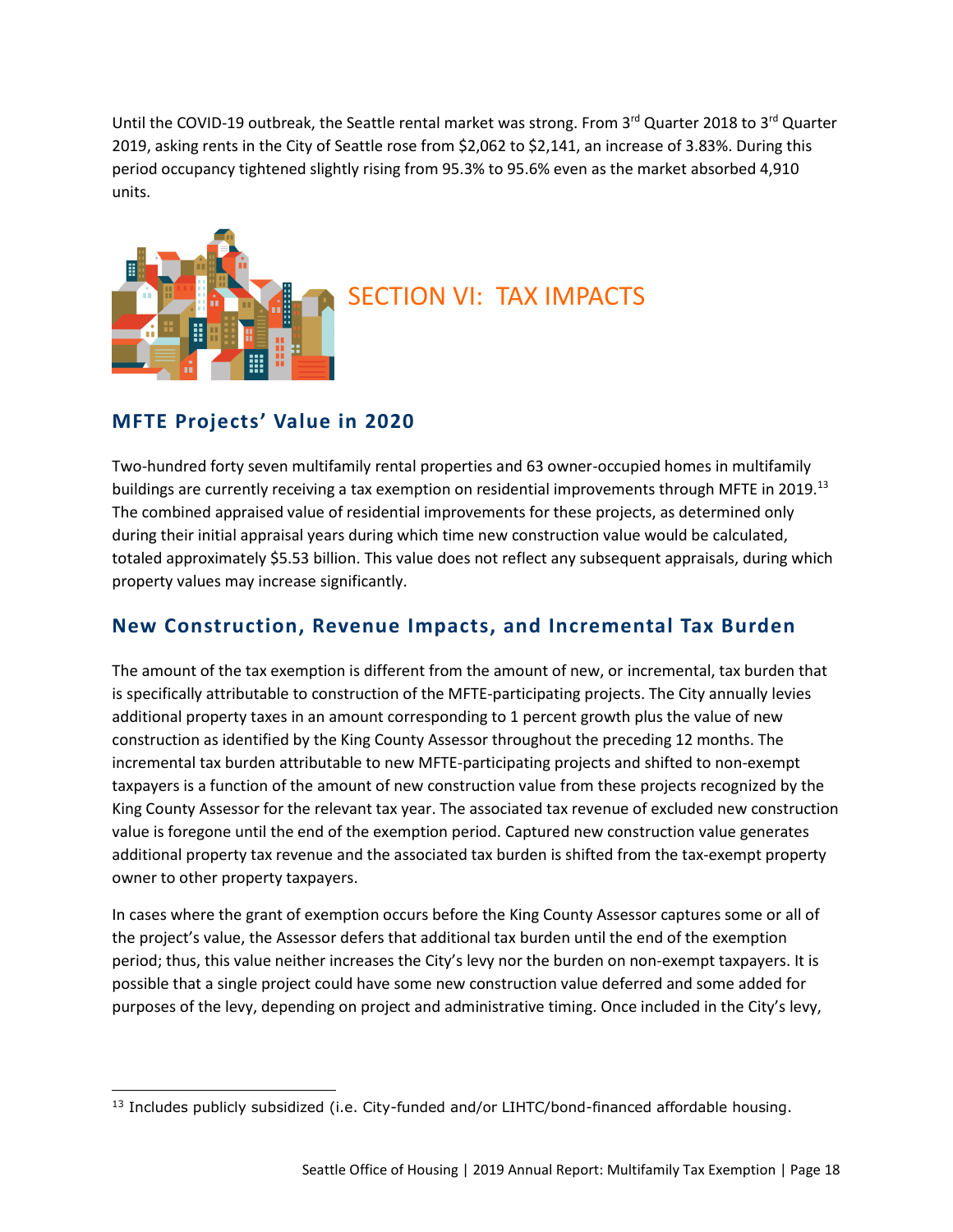an added amount from an MFTE project will grow at the same 1 percent rate as part of the City's overall levy amount.

In 2020, the amount of collected property tax revenue that is attributable specifically to the current MFTE participants totals about \$21.43 million (City share is about \$5.77 million). An additional \$31.55 million in annual revenue (City share is about \$8.49 million) that would have been collected from these projects (had they been constructed even in the absence of the tax exemption) is forgone until the end of the participating projects' exemption period. Assuming a current median residence value of \$690,000 and total real property value of \$585.46 billion, based on the most recent 2019 figures as determined by the King County Department of Assessments, the MFTE program will result in an additional tax payment for the median Seattle homeowner of \$25.26 in 2020, an amount that changes from year to year.

Attachment B provides detail on both the tax impacts and revenue impacts of the participating projects



## <span id="page-19-0"></span>SECTION VII: STATE LEGISLATIVE CHANGES

At the time of publication, Substitute House Bill (SHB) 2950, which would amend Chapter 84.14 RCW (the State authorizing statute for MFTE), had been approved by the Legislature and was awaiting signature by Governor Jay Inslee.

SHB 2950 extends the property tax exemption until December 31, 2021 for properties currently receiving a 12-year exemption where that exemption is set to expire after the effective date of the bill, but prior to December 31, 2021. Any eligibility criteria or limitations that apply to the underlying exemption would also apply to the extension.

SHB 2950 also directs the Department of Commerce to contract with a nonprofit organization with experience in facilitating multi-sector policy and planning efforts to convene and provide staff to a work group to study and make recommendations on certain aspects of the MFTE program. SHB 2950 directs the work group to convene no later than July 1, 2020 and to hold at least four meetings prior to November 1, 2020. SHB 2950 directs the Joint Legislative Audit and Review Committee (JLARC) to review whether the extension provided in this bill preserves the supply of income-restricted housing units in the state.

#### <span id="page-19-1"></span>**ATTACHMENTS**

#### **Attachment A – Map of 2019 MFTE Program Participation**

**Attachment B – Property Tax Impact Analysis for Tax Year 2020**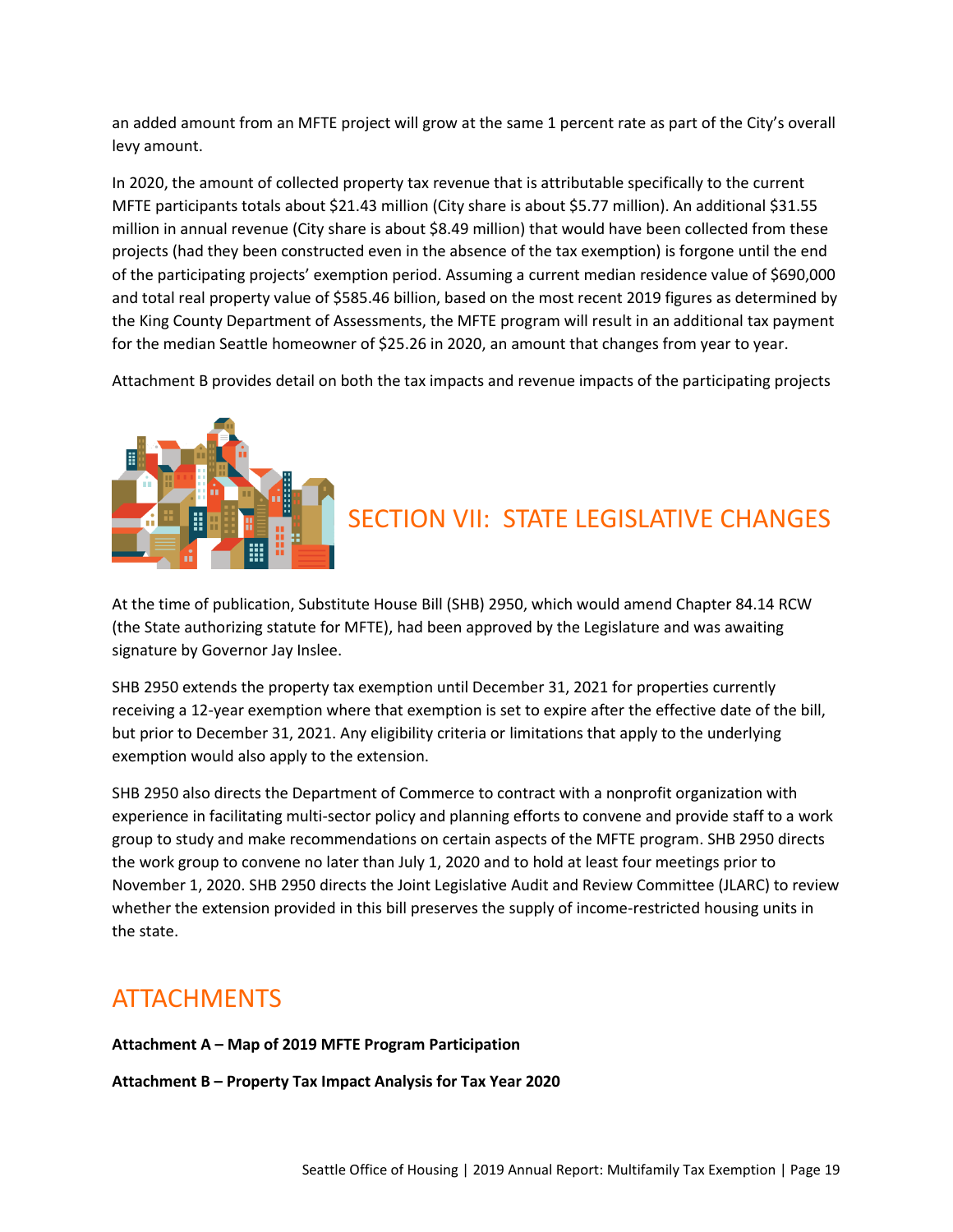#### <span id="page-20-0"></span>**Attachment A – Map of 2019 MFTE Program Participation**

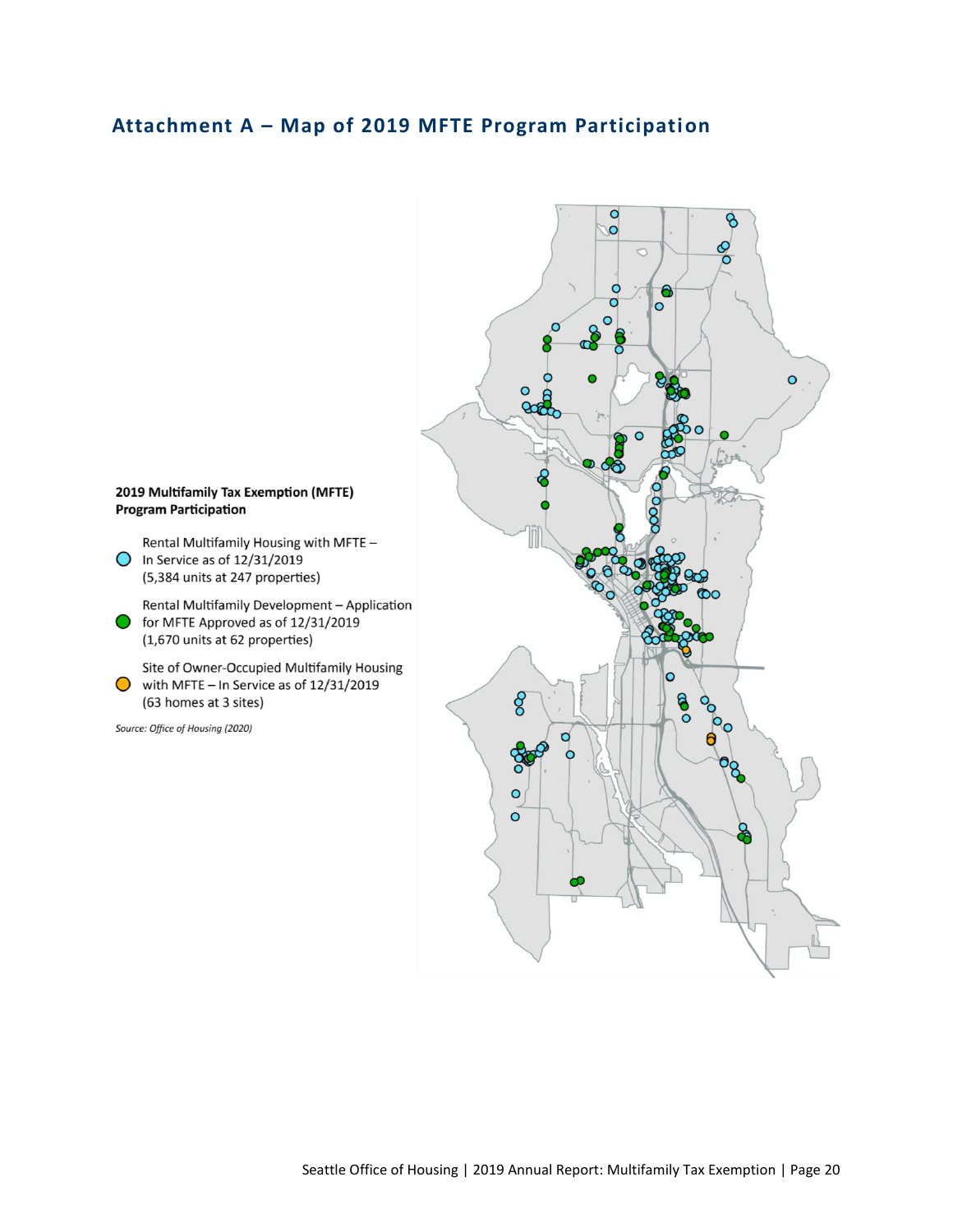#### **Attachment B – Property Tax Impact Analysis for Tax Year 2020<sup>14</sup>**

| <b>Appraisal</b><br>Year                                          | <b>Tax Year</b> | <b>Total Tax</b><br>Captured                                   | Total 1%<br>Annual<br>Growth | <b>Total Tax Not</b><br>Captured                                          | Total 1%<br>Annual<br>Growth |
|-------------------------------------------------------------------|-----------------|----------------------------------------------------------------|------------------------------|---------------------------------------------------------------------------|------------------------------|
| 2019                                                              | 2020            | \$1,771,009                                                    | \$0                          | \$4,324,568                                                               | \$0                          |
| 2018                                                              | 2019            | \$4,061,826                                                    | \$40,618                     | \$1,909,658                                                               | \$19,097                     |
| 2017                                                              | 2018            | \$5,430,096                                                    | \$109,145                    | \$6,767,304                                                               | \$136,023                    |
| 2016                                                              | 2017            | \$2,384,136                                                    | \$72,242                     | \$7,407,538                                                               | \$224,456                    |
| 2015                                                              | 2016            | \$1,536,286                                                    | \$62,379                     | \$3,186,887                                                               | \$129,400                    |
| 2014                                                              | 2015            | \$921,380                                                      | \$47,000                     | \$3,158,225                                                               | \$161,101                    |
| 2013                                                              | 2014            | \$520,037                                                      | \$31,993                     | \$2,472,938                                                               | \$152,136                    |
| 2012                                                              | 2013            | \$1,621,496                                                    | \$116,967                    | \$144,493                                                                 | \$10,423                     |
| 2011                                                              | 2012            | \$281,284                                                      | \$23,306                     | \$435,863                                                                 | \$36,114                     |
| 2010                                                              | 2011            | \$743,317                                                      | \$69,638                     | \$618,667                                                                 | \$57,960                     |
| 2009                                                              | 2010            | \$1,216,377                                                    | \$127,260                    | \$178,636                                                                 | \$18,689                     |
| 2008                                                              | 2009            | \$217,971                                                      | \$25,212                     | \$0                                                                       | \$0                          |
| 2007                                                              | 2008            | \$0                                                            | \$0                          | \$0                                                                       | \$0                          |
| <b>TOTAL</b><br><b>APPRAISED</b><br><b>VALUE</b>                  | \$5,527,287,572 | <b>Total Tax</b><br>Captured +<br>1% Gains                     | \$21,430,975                 | <b>Total Tax Not</b><br>Captured +<br>1% Gains                            | \$31,550,176                 |
| <b>CAPTURED</b><br><b>APPRAISED</b><br><b>VALUE</b>               | \$2,262,300,464 | <b>2020 City</b><br><b>Share of Tax</b><br>Revenue<br>Captured | \$5,766,004                  | <b>2020 City</b><br><b>Share of Tax</b><br><b>Revenue Not</b><br>Captured | \$8,488,575                  |
| <b>NOT</b><br><b>CAPTURED</b><br><b>APPRAISED</b><br><b>VALUE</b> | \$3,264,987,108 |                                                                |                              |                                                                           |                              |

#### **ALL MFTE PROPERTIES, IN SERVICE AS OF 12/31/2019**

#### **MARKET-RATE HOUSING WITH MFTE, IN SERVICE AS OF 12/31/2019**

| <b>Appraisal</b><br>Year | <b>Tax Year</b> | <b>Total Tax</b><br><b>Captured</b> | Total $1\%$<br>Annual<br>Growth | <b>Total Tax Not</b><br>Captured | Total $1\%$<br>Annual<br>Growth |
|--------------------------|-----------------|-------------------------------------|---------------------------------|----------------------------------|---------------------------------|
| 2019                     | 2020            | \$1,519,578                         | \$0                             | \$3,661,565                      | \$0                             |
| 2018                     | 2019            | \$4,538,426                         | \$45,384                        | \$2,119,290                      | \$21,193                        |
| 2017                     | 2018            | \$5,124,642                         | \$103,005                       | \$6,545,051                      | \$131,556                       |
| 2016                     | 2017            | \$2,296,568                         | \$69,588                        | \$7,387,459                      | \$223,847                       |
| 2015                     | 2016            | \$1,502,062                         | \$60,990                        | \$3,115,893                      | \$126,518                       |
| 2014                     | 2015            | \$945,866                           | \$48,249                        | \$3,504,667                      | \$178,773                       |

<sup>14</sup> Appraisal and tax information current as of 12/31/2019.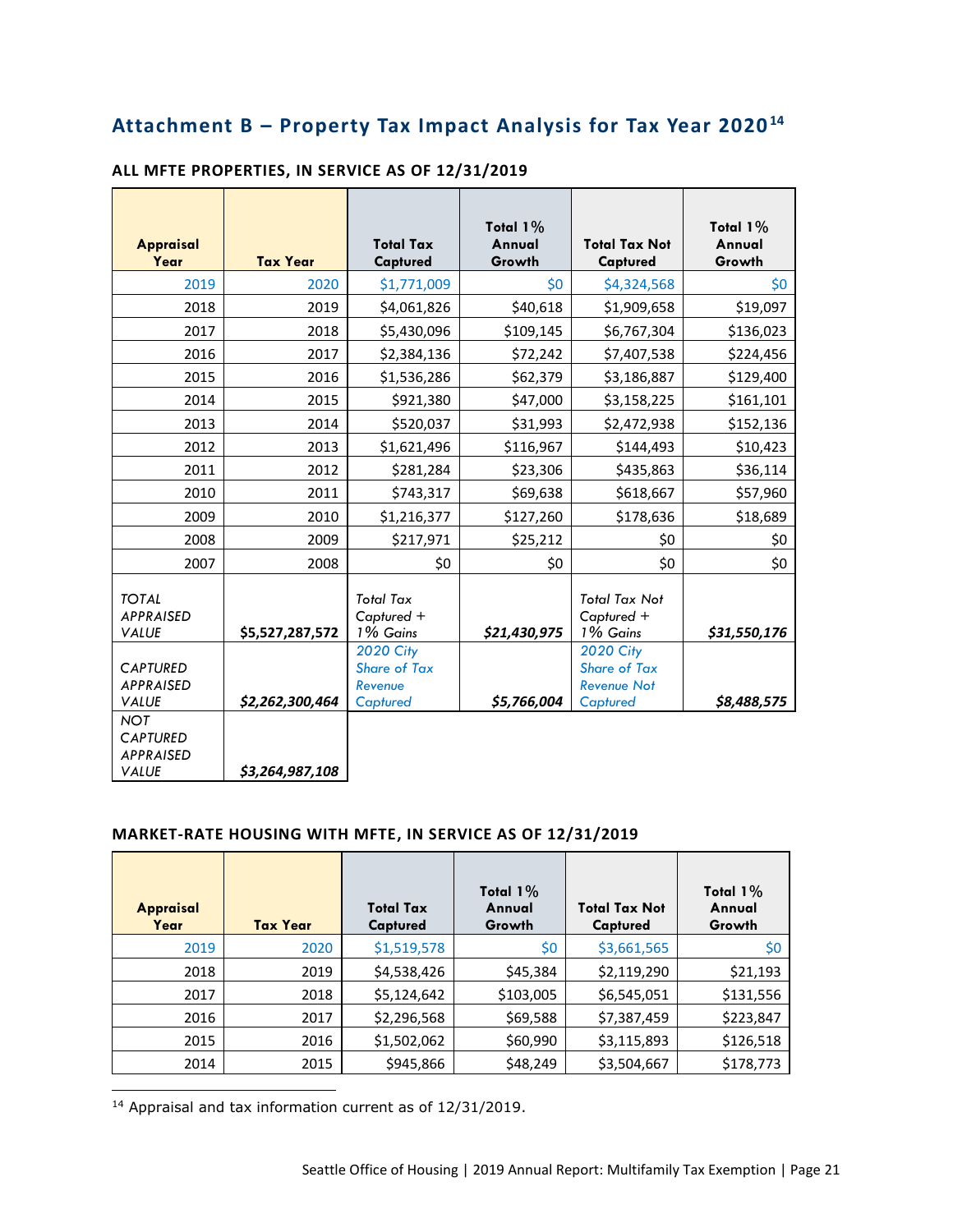| <b>Appraisal</b><br>Year                                          | <b>Tax Year</b> | <b>Total Tax</b><br>Captured                                   | Total $1\%$<br>Annual<br>Growth | <b>Total Tax Not</b><br>Captured                                          | Total $1\%$<br>Annual<br>Growth |
|-------------------------------------------------------------------|-----------------|----------------------------------------------------------------|---------------------------------|---------------------------------------------------------------------------|---------------------------------|
| 2013                                                              | 2014            | \$522,603                                                      | \$32,151                        | \$2,525,375                                                               | \$155,361                       |
| 2012                                                              | 2013            | \$1,563,650                                                    | \$112,794                       | \$137,179                                                                 | \$9,895                         |
| 2011                                                              | 2012            | \$258,420                                                      | \$21,412                        | \$414,097                                                                 | \$34,267                        |
| 2010                                                              | 2011            | \$609,787                                                      | \$685,392                       | \$332,670                                                                 | \$31,131                        |
| 2009                                                              | 2010            | \$854,536                                                      | \$89,403                        | \$157,491                                                                 | \$16,460                        |
| 2008                                                              | 2009            | \$233,597                                                      | \$27,020                        | \$0                                                                       | \$0                             |
| 2007                                                              | 2008            | \$0                                                            | \$0                             | \$0                                                                       | \$0                             |
| <b>TOTAL</b><br><b>APPRAISED</b><br>VALUE                         | \$5,318,722,459 | <b>Total Tax</b><br>$C$ aptured +<br>1% Gains                  | \$21,265,125                    | <b>Total Tax Not</b><br>$Captured +$<br>1% Gains                          | \$30,829,739                    |
| <b>CAPTURED</b><br><b>APPRAISED</b><br><b>VALUE</b>               | \$2,138,915,878 | <b>2020 City</b><br><b>Share of Tax</b><br>Revenue<br>Captured | \$5,721,382                     | <b>2020 City</b><br><b>Share of Tax</b><br><b>Revenue Not</b><br>Captured | \$8,294,741                     |
| <b>NOT</b><br><b>CAPTURED</b><br><b>APPRAISED</b><br><b>VALUE</b> | \$3,179,806,581 |                                                                |                                 |                                                                           |                                 |

#### **CITY-FUNDED AND/OR LIHTC/BOND-FINANCED AFFORDABLE HOUSING WITH MFTE, IN SERVICE AS OF 12/2019**

| <b>Appraisal</b><br>Year                         | <b>Tax Year</b> | <b>Total Tax</b><br>Captured               | Total $1\%$<br>Annual<br>Growth | <b>Total Tax Not</b><br>Captured        | Total $1\%$<br>Annual<br>Growth |
|--------------------------------------------------|-----------------|--------------------------------------------|---------------------------------|-----------------------------------------|---------------------------------|
| 2019                                             | 2020            | \$280,082                                  | \$0                             | \$245,764                               | \$0                             |
| 2018                                             | 2019            | \$129,391                                  | \$1,294                         | \$73,345                                | \$733                           |
| 2017                                             | 2018            | \$131,434                                  | \$2,642                         | \$0                                     | \$0                             |
| 2016                                             | 2017            | \$145,095                                  | \$4,397                         | \$205,130                               | \$6,216                         |
| 2015                                             | 2016            | \$0                                        | \$0                             | \$0                                     | \$0                             |
| 2014                                             | 2015            | \$69,015                                   | \$3,520                         | \$0                                     | \$0                             |
| 2013                                             | 2014            | \$8,285                                    | \$510                           | \$0                                     | \$0                             |
| 2012                                             | 2013            | \$4,898                                    | \$353                           | \$2,670                                 | \$193                           |
| 2011                                             | 2012            | \$9,281                                    | \$769                           | \$0                                     | \$0                             |
| 2010                                             | 2011            | \$91,971                                   | \$8,616                         | \$263,324                               | \$24,670                        |
| 2009                                             | 2010            | \$247,109                                  | \$25,853                        | \$0                                     | \$0                             |
| 2008                                             | 2009            | \$12,025                                   | \$1,391                         | \$0                                     | \$0                             |
| 2007                                             | 2008            | \$0                                        | \$0                             | \$0                                     | \$0                             |
| <b>TOTAL</b><br><b>APPRAISED</b><br><b>VALUE</b> | \$208,565,113   | <b>Total Tax</b><br>Captured +<br>1% Gains | \$1,177,931                     | Total Tax Not<br>Captured +<br>1% Gains | \$822,044                       |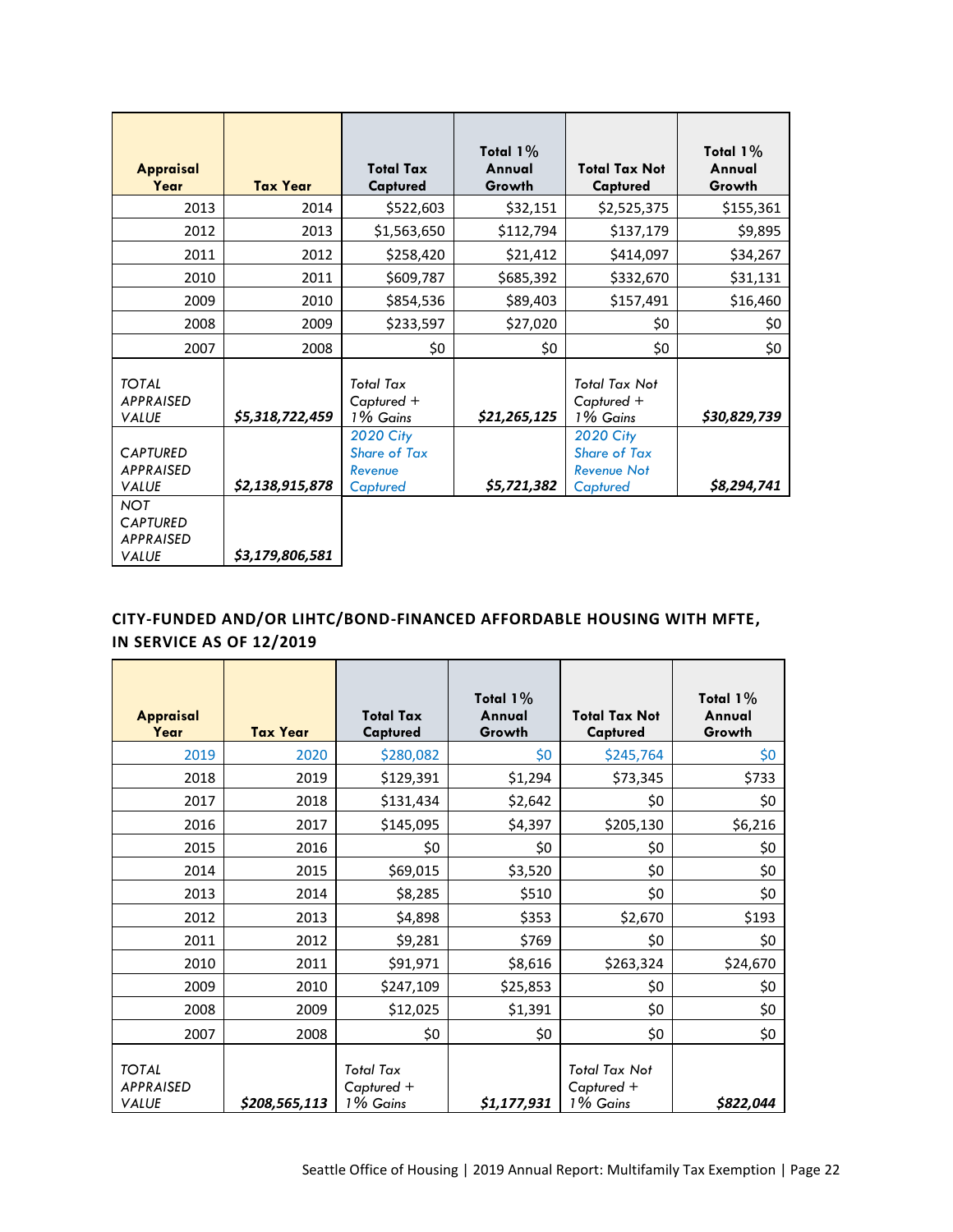| <b>Appraisal</b><br>Year                                          | <b>Tax Year</b> | Total Tax<br>Captured                                          | Total $1\%$<br>Annual<br>Growth | <b>Total Tax Not</b><br>Captured                                          | Total $1\%$<br>Annual<br>Growth |
|-------------------------------------------------------------------|-----------------|----------------------------------------------------------------|---------------------------------|---------------------------------------------------------------------------|---------------------------------|
| <b>CAPTURED</b><br><b>APPRAISED</b><br><b>VALUE</b>               | \$123,384,586   | <b>2020 City</b><br><b>Share of Tax</b><br>Revenue<br>Captured | \$316,922                       | <b>2020 City</b><br><b>Share of Tax</b><br><b>Revenue Not</b><br>Captured | \$221,171                       |
| <b>NOT</b><br><b>CAPTURED</b><br><b>APPRAISED</b><br><b>VALUE</b> | \$85,180,527    |                                                                |                                 |                                                                           |                                 |

*\* Total tax captured and not captured is calculated by multiplying the appraised values of each property by the corresponding tax rate in its appraisal year(s).*